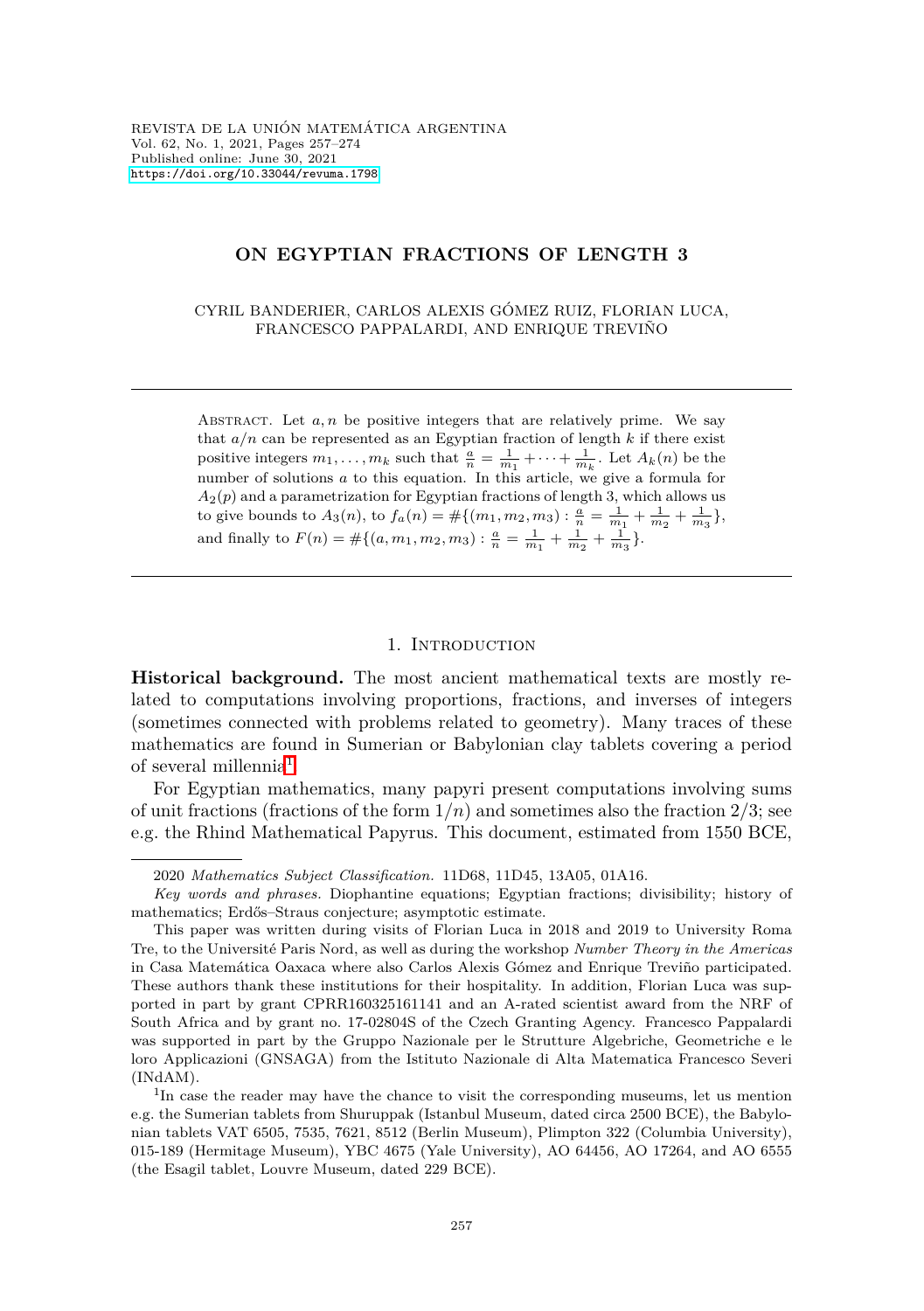is a copy by the scribe Ahmes of older documents. It gives a list of decompositions of 2*/n* into unit fractions; such decompositions are also found in the Lahun Mathematical Papyri (UC 32159 and UC 32160, conserved at the University College London), which are dated circa 1800 BCE; see [\[27\]](#page-16-0).

As traditional, we call an *Egyptian fraction decomposition* (or, in short, an Egyptian fraction) any rational number  $a/n$ , seen as a sum of unit fractions (obviously, all rational numbers possess such a decomposition!). It is often said that Egyptian fractions were related to parts of the Eye of Horus (an ancient Egyptian symbol of protection and royal power). However, this esoteric hypothesis (made popular via the seminal work of the Egyptologist Gardiner) is nowadays refuted [\[37\]](#page-17-0).

As narrated in his survey [\[20\]](#page-16-1), Ron Graham once asked André Weil what he thought to be the reason that led Egyptians to use this numerical system. André Weil answered jokingly "It is easy to explain. They took a wrong turn!". However, it is fair to say that, though it is not the most efficient system, it possesses interesting algorithmic aspects and has several applications: for a modern overview of the use of fractions in Egyptian mathematics, see [\[36\]](#page-17-1).

Babylonian and Greek mathematics were later further developed by Arabic and Indian mathematicians. One book which played an important role in the transmission of Arabic mathematics to Europe is the *Liber Abaci* of Fibonacci, in 1202 (see [\[33\]](#page-16-2) for a translation into English). This book focuses mostly on the use of fractions and on the modus Indorum (the method of the Indians), i.e., the Hindu-Arabic numeral base 10 system that we all use nowadays. He shows how to use these two concepts to solve many problems, often related to trading/financial computations. With respect to fractions, he presents several methods to get Egyptian fraction decompositions, like e.g.

$$
\frac{97}{100} = \frac{1}{50} + \frac{1}{5} + \frac{1}{4} + \frac{1}{2}.
$$

Alternatively, a greedy method (nowadays called Fibonacci's greedy algorithm for Egyptian fractions) gives

$$
\frac{97}{100} = \frac{1}{2} + \frac{1}{3} + \frac{1}{8} + \frac{1}{86} + \frac{1}{25800}.
$$

Similar decompositions were later also considered by Lambert [\[29\]](#page-16-3) and Sylvester [\[42\]](#page-17-2). Sylvester's attention for this topic was in fact due to the father of the history of mathematics discipline, Moritz Cantor, who mentions (a few years after the translation of the Rhind papyrus) these Egyptian mathematics in the first volume of his monumental 4000-page *Vorlesungen ¨uber die Geschichte der Mathematik* [\[11\]](#page-15-0).

**Modern times.** Later, in the midst of the twentieth century, Erdős attracted mathematicians' attention to this topic, by proving or formulating puzzling conjectures related to Egyptian fraction decompositions, and also by establishing nice links with number theory. Egyptian fractions were the subject of the third published article of Erdős (the sum of unit fractions with denominators in arithmetic progression is not an integer, [\[17\]](#page-16-4)) and of his last (posthumous) published article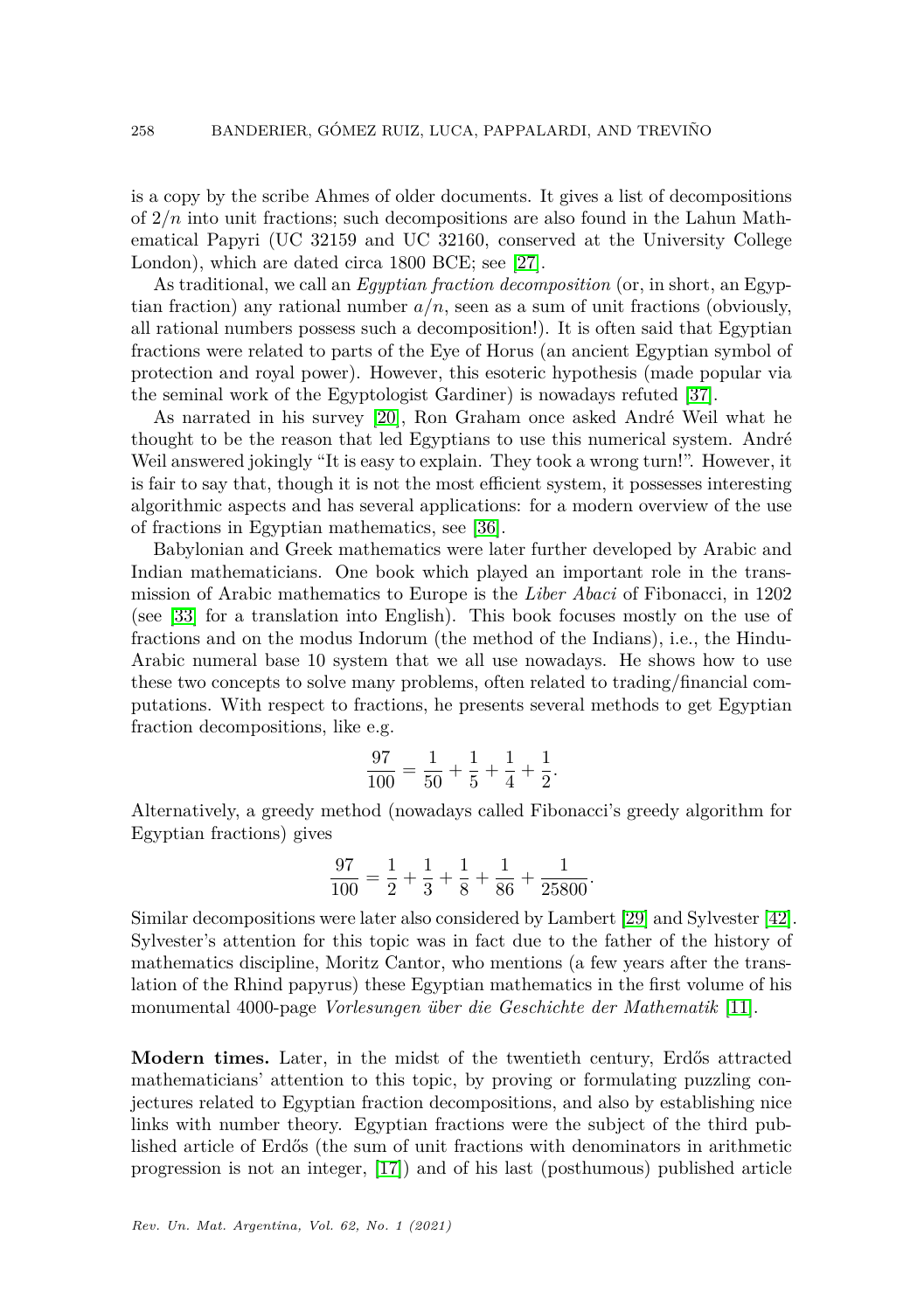with Graham and Butler (all integers are sums of distinct unit fractions with de-nominators involving 3 distinct prime factors, [\[10\]](#page-15-1)). Erdős also popularized some conjectures, analysed densities related to these fractions [\[18,](#page-16-5) [16,](#page-16-6) [40\]](#page-17-3), and considered the minimal number of unit fractions needed to express a rational [\[7,](#page-15-2) [8,](#page-15-3) [6\]](#page-15-4).

There are still many unsolved problems regarding Egyptian fractions; see e.g. [\[21,](#page-16-7) Section D.11] for a survey. We can end by mentioning further applications or links with total parallel resistance  $(\frac{1}{R_T} = \frac{1}{R_1} + \frac{1}{R_2} + ...)$ , trees and Huffman codes [\[23\]](#page-16-8), Diophantine equations [\[1,](#page-15-5) [43\]](#page-17-4), Engel expansion [\[12\]](#page-15-6), continued fractions and Farey series [\[5,](#page-15-7) [22\]](#page-16-9), products of Abelian groups [\[2\]](#page-15-8), combinatorial number theory [\[19,](#page-16-10) [20,](#page-16-1) [34\]](#page-17-5), and many asymptotic analyses [\[28,](#page-16-11) [9,](#page-15-9) [13,](#page-15-10) [15,](#page-16-12) [26,](#page-16-13) [24,](#page-16-14) [25,](#page-16-15) [14,](#page-16-16) [30\]](#page-16-17).

**Our result.** Our article analyzes the Egyptian fraction Diophantine equation

<span id="page-2-0"></span>
$$
\frac{a}{n} = \frac{1}{m_1} + \frac{1}{m_2} + \frac{1}{m_3}, \quad \text{where } a, n, m_1, m_2, m_3 \in \mathbb{N}.
$$
 (1.1)

The famous Erdős–Straus conjecture asserts that, for  $a = 4$ , there is always a solution to this equation (for any  $n > 1$ ); see [\[18\]](#page-16-5) for the origin of this conjecture and see [\[31,](#page-16-18) Chapter 30.1] for some nontrivial progress on it. A lesser-known conjecture due to Sierpinski asserts that, for  $a = 5$ , there is always a solution [\[41\]](#page-17-6), and we additionally conjecture that this is also the case for  $a = 6$  and  $a = 7$  (for  $n \geq a/3$ ). In fact, a conjecture of Schinzel [\[39\]](#page-17-7) asserts that any positive integer *a* is a solution of Equation [\(1.1\)](#page-2-0) for *n* large enough (e.g., it seems that  $8/n$  is a sum of 3 unit fractions for  $n > 241$ . For sure, for each  $n$ , there is a finite number of integers *a* which can be solution: the structure of the equation constrains *a* to be between 1 and 3*n*. For fixed *n*, we set

$$
A_k(n) := \#\{a \,:\, \frac{a}{n} = \frac{1}{m_1} + \frac{1}{m_2} + \cdots + \frac{1}{m_k}\}.
$$

It is shown in [\[14\]](#page-16-16) that  $A_2(n) \ll n^{\varepsilon}$  and that, for  $k \geq 3$ , one has

$$
A_k(n) \ll n^{\alpha_k + \varepsilon}, \quad \text{where } \alpha_k = 1 - 2/(3^{k-2} + 1).
$$

In particular,  $A_3(n) \ll n^{1/2+\epsilon}$ . Here and in what follows, all implied constants in the Vinogradov symbol depend on a parameter  $\varepsilon > 0$  which can be taken arbitrarily small. In this article, we give a different proof of  $A_3(n) \ll n^{1/2+\epsilon}$  and we get the following explicit inequality:

<span id="page-2-1"></span>**Theorem 1.1.** *Introducing*  $h(n) := C/\log \log n$  *(for some constant*  $C \approx 1.066$ *given in Lemma [4.1](#page-9-0) in Section [4\)](#page-9-1), one has for*  $n \geq 57000$ *:* 

$$
A_3(n) \le 10n^{\frac{1}{2} + \frac{13}{4}h(n)} \log n.
$$

In order to prove this result in Section [4,](#page-9-1) we give in Lemma [3.1](#page-6-0) of Section [3](#page-6-1) a parametrization of the solutions to [\(1.1\)](#page-2-0). Furthermore, thanks to this parametrization lemma, in Section [5](#page-11-0) we prove bounds on

$$
f_a(n) := \# \left\{ (m_1, m_2, m_3) : \frac{a}{n} = \frac{1}{m_1} + \frac{1}{m_2} + \frac{1}{m_3} \right\}
$$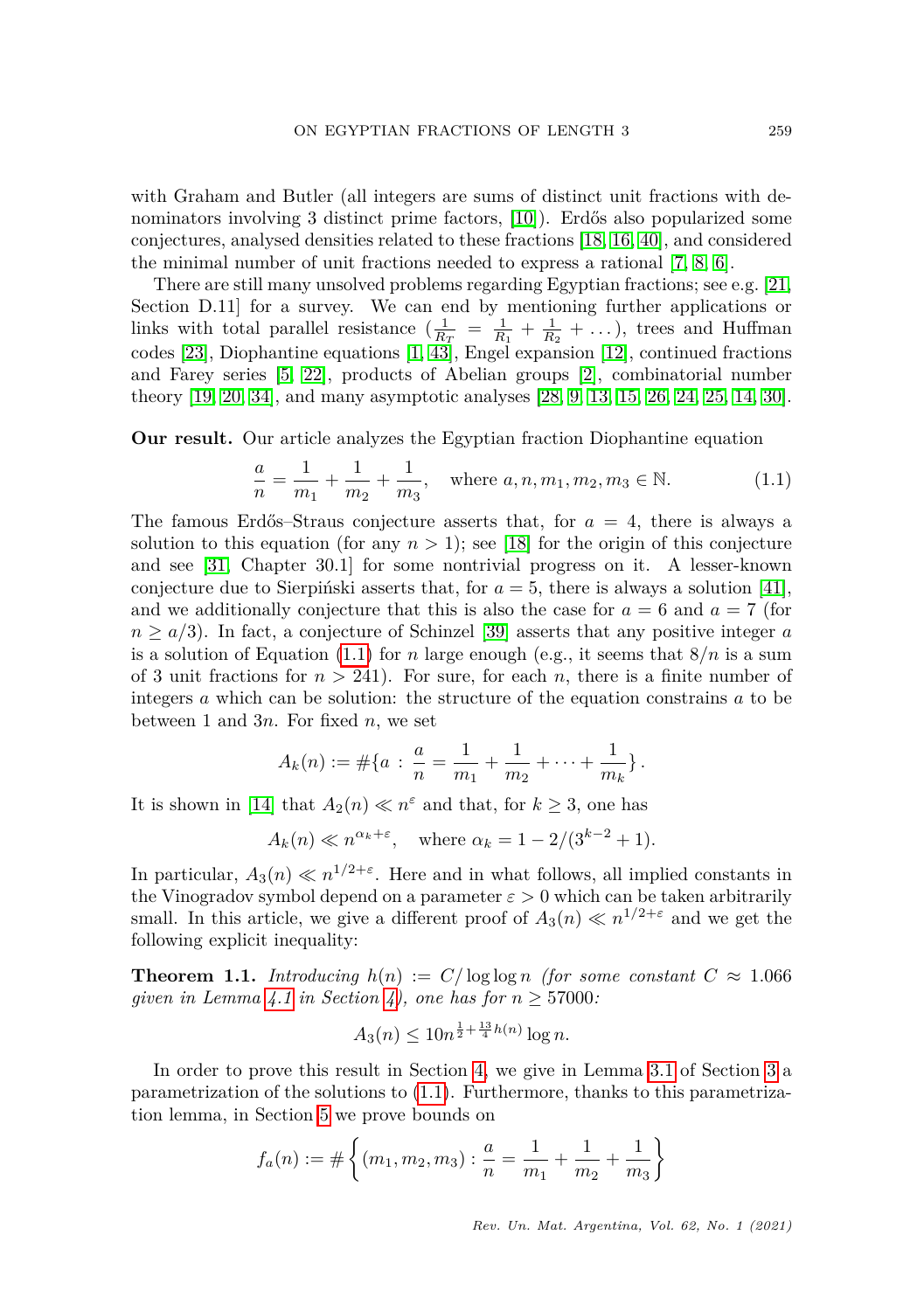and

$$
F(n) := # \left\{ (a, m_1, m_2, m_3) : \frac{a}{n} = \frac{1}{m_1} + \frac{1}{m_2} + \frac{1}{m_3} \right\}.
$$

Note that  $f_a(n)$  counts the number of representations of  $a/n$  as an Egyptian fraction of length 3, while  $F(n)$  counts all possible Egyptian fractions of length 3 with denominator *n*. We also include a formula and numerical tables in Section [2.](#page-3-0)

## 2. A formula and some numerics

<span id="page-3-0"></span>In this section, we give the first few values of our main sequences and some closedform formulas. In addition to the sequences  $A_k(n)$  which count the integers a which are solutions of the Egyptian fraction Diophantine equation

<span id="page-3-1"></span>
$$
\frac{a}{n} = \sum_{i=1}^{k} \frac{1}{m_i}
$$
 for some positive integers  $m_1, \dots, m_k$ , (2.1)

we shall also make use of some auxiliary sequences,  $A_k^*(n)$ , which consist of the number of integers *a* which are solutions of Equation [\(2.1\)](#page-3-1), with the additional constraint that *a* is coprime to *n*.

The sequences  $A_k(n)$  and  $A_k^*(n)$  are easily computed via an exhaustive search. Some values can be more directly computed via the following closed-form formulas.

**Proposition 2.1.** *For any fixed prime p, the number of fractions a/p and the number of irreducible fractions a/p which can be written as a sum of two unit fractions are given by*

$$
A_2(p) = 2 + d(p+1)
$$
 and  $A_2^*(p) = d(p+1)$ ,

where  $d(n) = \sum_{d|n} 1$  denotes as usual the number of divisors of n.

*Proof.* First, if *a* is any divisor of  $n + 1$ , say  $a = (n + 1)/f$ , then one has the decomposition  $a/n = 1/(nf) + 1/f$ . Let us now prove that all the decompositions are of this type, whenever  $n = p$  is prime and  $gcd(a, n) = 1$ . Equation [\(2.1\)](#page-3-1) can be rewritten as  $am_1m_2 = n(m_1+m_2)$ . As  $gcd(a, n) = 1$ , this is forcing  $n | m_1m_2$ . This gives that  $m_1$  or  $m_2$  is a multiple of p. Without loss of generality, say  $m_1 = pf$ . Thus one has  $am_1m_2 = n(pf + m_2)$ , i.e.,  $afm_2 = pf + m_2$ , which implies  $f|m_2$ . Setting  $m_2 = fg$  and simplifying, one gets  $afg = (p+g)$ , so  $g \mid p$ . As p is prime, either one has  $g = 1$ , which leads to  $af = p + 1$  (and thus a is any divisor of  $p + 1$ ), or one has  $g = p$ , which leads to  $af p = 2p$  (and thus  $a = 1$  or  $a = 2$ ). Altogether, this gives  $d(p+1)$  possible values for *a*, all actually leading to a legitimate Egyptian fraction decomposition of  $a/p$ . This proves  $A_2^*(p) = d(p+1)$ .

Now, consider Equation [\(2.1\)](#page-3-1) with  $n = p$  (where p is prime) and  $gcd(a, p) \neq 1$ . This gives exactly two additional decompositions:  $\frac{a}{p} = \frac{1}{2} + \frac{1}{2}$  (for  $a = p$ ) and  $\frac{a}{p} = \frac{1}{1} + \frac{1}{1}$  (for  $a = 2p$ ). Thus, one has  $A_2(p) = 2 + A_2^*(p) = 2 + d(p+1)$ .

Unfortunately, there is no such simple formula for composite *n*. The obstruction comes from the fact that the factors of *n* spread between  $m_1$  and  $m_2$  (like in the above proof) and this leads to a more intricate disjunction of cases too cumbersome to be captured by a simple formula.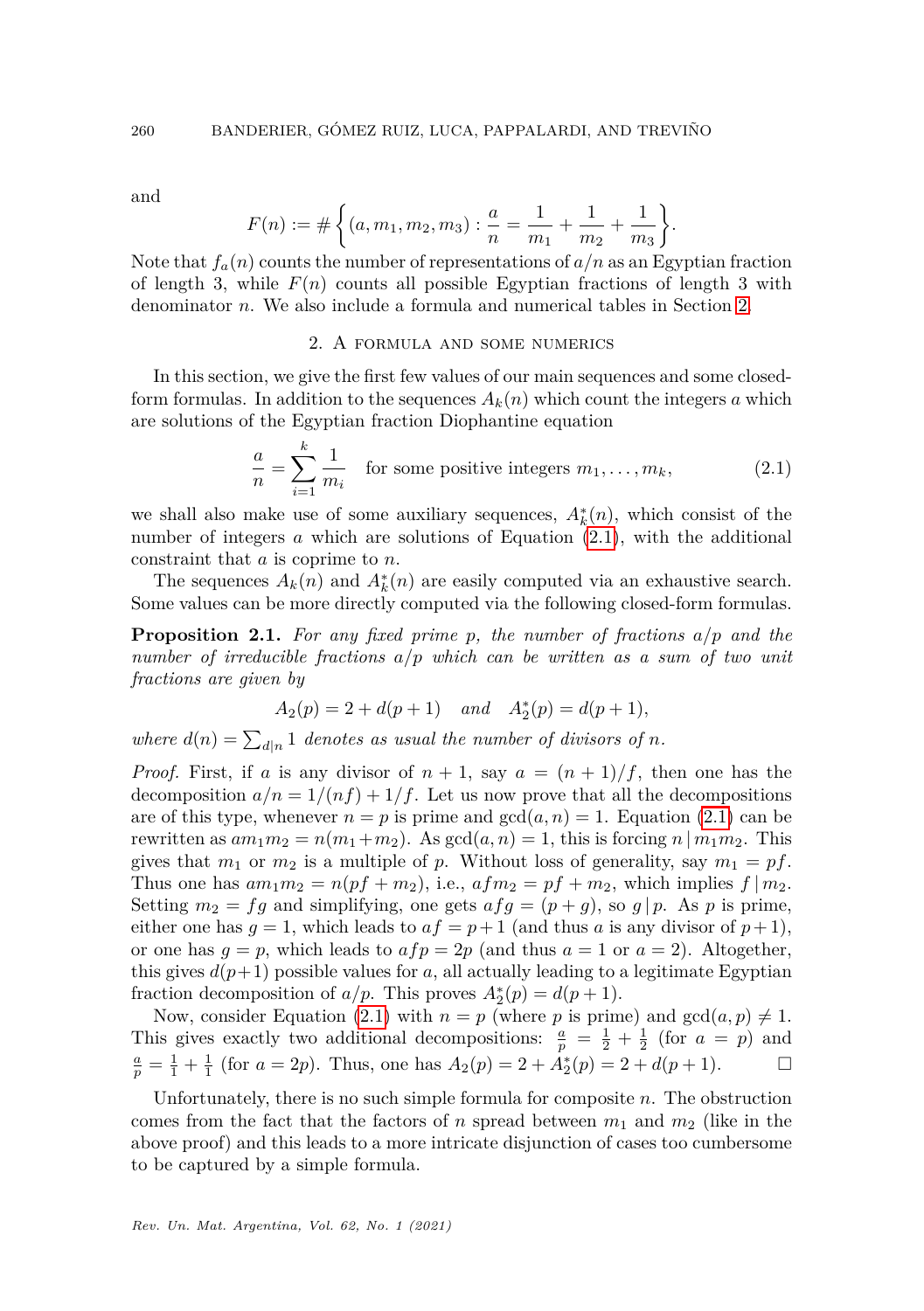| $\boldsymbol{n}$ | $A_2(n)$       | $A_3(n)$         | $\boldsymbol{n}$ | $A_2(n)$ | $A_3(n)$ | $\boldsymbol{n}$ | $A_2(n)$ | $A_3(n)$ | $\boldsymbol{n}$  | $A_2(n)$    | $A_3(n)$ |
|------------------|----------------|------------------|------------------|----------|----------|------------------|----------|----------|-------------------|-------------|----------|
| $\mathbf{1}$     | $\sqrt{2}$     | $\boldsymbol{3}$ | 26               | 15       | 36       | 51               | 20       | 58       | 76                | 30          | 84       |
| $\overline{2}$   | $\,4\,$        | 6                | 27               | $18\,$   | 41       | 52               | 27       | 68       | $77\,$            | $25\,$      | 77       |
| 3                | $\overline{5}$ | 8                | 28               | 23       | 49       | 53               | $10\,$   | 36       | $78\,$            | 39          | 101      |
| $\overline{4}$   | 7              | 11               | 29               | 10       | 27       | 54               | 35       | 82       | 79                | 12          | 46       |
| $\overline{5}$   | $\overline{6}$ | 11               | 30               | 29       | 58       | 55               | 24       | 66       | 80                | $49\,$      | 118      |
| $\,$ 6 $\,$      | 10             | 16               | 31               | 8        | 28       | 56               | 36       | 85       | 81                | 28          | $81\,$   |
| $\overline{7}$   | $\,$ 6 $\,$    | 13               | 32               | 23       | $51\,$   | 57               | 21       | 62       | 82                | $18\,$      | 62       |
| $\,8$            | 11             | 19               | 33               | $18\,$   | 44       | 58               | 18       | 54       | 83                | $14\,$      | $52\,$   |
| 9                | 10             | 19               | 34               | 17       | 42       | 59               | 14       | 41       | 84                | 60          | 139      |
| 10               | 12             | 22               | 35               | 20       | 49       | 60               | 51       | 109      | 85                | 22          | 79       |
| 11               | 8              | 16               | 36               | 34       | 69       | 61               | 6        | 33       | 86                | 19          | 65       |
| $12\,$           | 17             | 29               | 37               | $\,6$    | 28       | 62               | 18       | 57       | $87\,$            | $25\,$      | $79\,$   |
| $13\,$           | $\,6$          | 18               | 38               | 17       | 45       | 63               | 33       | 86       | 88                | $39\,$      | 106      |
| 14               | 13             | 26               | 39               | 20       | 51       | 64               | 32       | 82       | 89                | 14          | $49\,$   |
| 15               | 14             | 29               | 40               | $33\,$   | $71\,$   | 65               | 22       | 69       | 90                | 58          | 138      |
| 16               | 16             | 31               | 41               | 10       | 31       | 66               | 36       | 89       | 91                | 20          | $80\,$   |
| 17               | 8              | 21               | 42               | $34\,$   | 74       | 67               | 8        | 40       | 92                | $\,29$      | 89       |
| 18               | 20             | 38               | 43               | $8\,$    | 32       | 68               | 30       | 80       | $\boldsymbol{93}$ | $21\,$      | $77\,$   |
| 19               | 8              | 22               | 44               | 25       | 61       | 69               | 25       | 71       | 94                | $21\,$      | 70       |
| $20\,$           | 21             | 41               | 45               | $28\,$   | 69       | 70               | 39       | 98       | 95                | $\sqrt{24}$ | 83       |
| 21               | 17             | 37               | 46               | 17       | 48       | 71               | $14\,$   | 44       | 96                | $59\,$      | 143      |
| 22               | 14             | 32               | 47               | 12       | 36       | 72               | 54       | 121      | 97                | 8           | 47       |
| 23               | $10\,$         | $25\,$           | 48               | 41       | 87       | 73               | $\,6$    | 38       | 98                | 32          | 98       |
| 24               | $27\,$         | $51\,$           | 49               | 14       | 48       | 74               | 17       | 59       | 99                | $36\,$      | $107\,$  |
| 25               | $12\,$         | 33               | 50               | $27\,$   | 67       | 75               | 33       | 91       | 100               | 48          | 128      |

TABLE 1. Number  $A_k(n)$  of integers *a* which are solutions of the Egyptian fraction Diophantine equation  $\frac{a}{n} = \frac{1}{m_1} + \cdots + \frac{1}{m_k}$ , for  $k = 2, 3$  and  $n = 1, \ldots, 100$ . The sequences  $A_2(n)$  and  $A_3(n)$  are **OEIS** A308219 and **OEIS** A308221 in the [On-](https://oeis.org/)[Line Encyclopedia of Integer Sequences.](https://oeis.org/)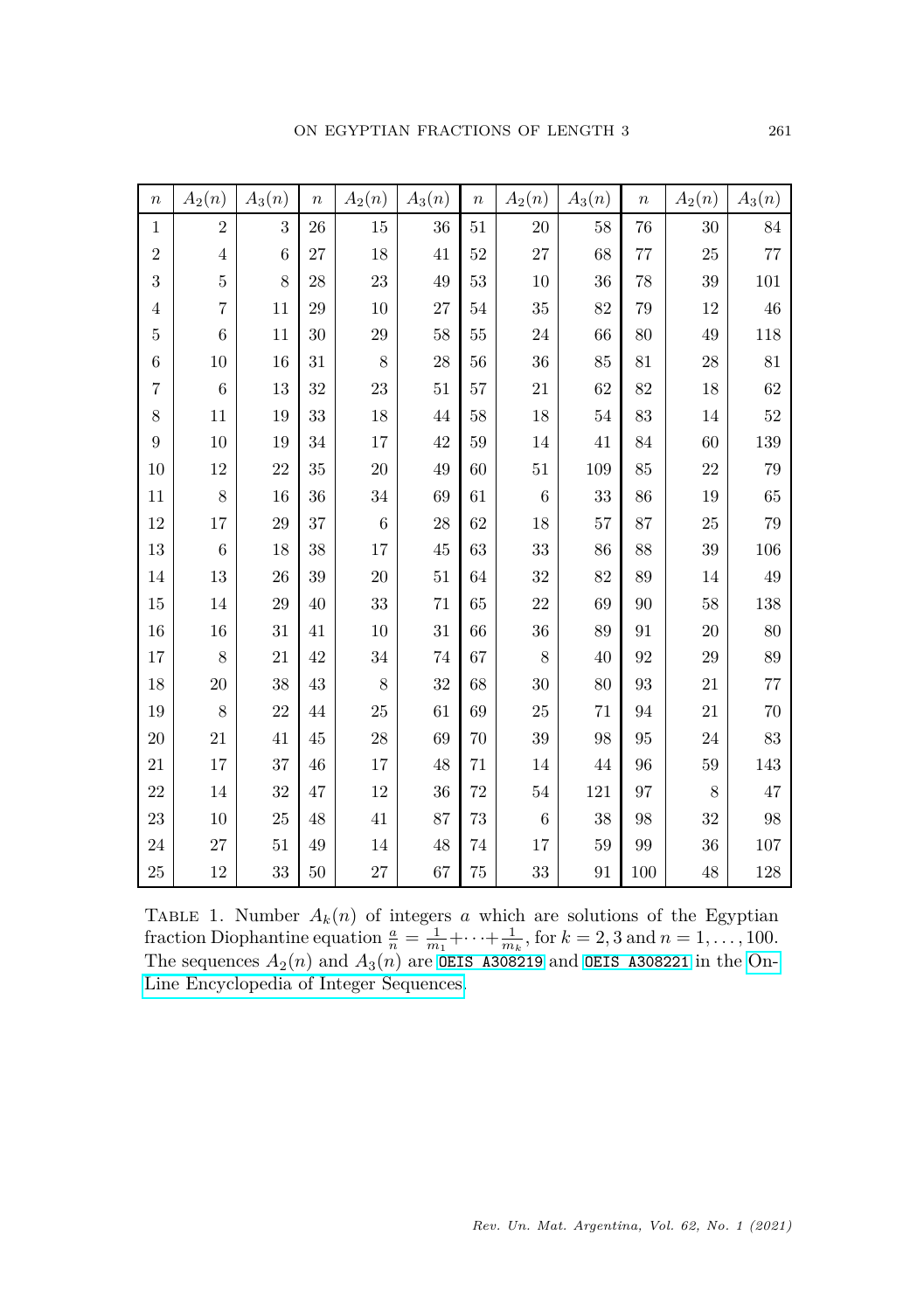| $\boldsymbol{n}$ | $A_2^\ast(n)$  | $A_3^*(n)$     | $\boldsymbol{n}$ | $A_2^*(n)$       | $A_3^*(n)$ | $\boldsymbol{n}$ | $A_2^*(n)$       | $A_3^*(n)$ | $\boldsymbol{n}$ | $A_2^*(n)$       | $A_3^*(n)$ |
|------------------|----------------|----------------|------------------|------------------|------------|------------------|------------------|------------|------------------|------------------|------------|
| $\,1$            | $\overline{2}$ | 3              | 26               | $\overline{7}$   | 15         | 51               | $\boldsymbol{9}$ | 32         | 76               | 10               | 34         |
| $\sqrt{2}$       | $\overline{2}$ | 3              | 27               | $8\,$            | 22         | 52               | $\boldsymbol{9}$ | 27         | 77               | 13               | $51\,$     |
| 3                | 3              | $\bf 5$        | 28               | $\overline{7}$   | 18         | 53               | 8                | 33         | 78               | $\overline{7}$   | 27         |
| $\sqrt{4}$       | 3              | 5              | 29               | $8\,$            | 24         | 54               | $\overline{7}$   | 22         | 79               | 10               | 43         |
| $\bf 5$          | 4              | 8              | 30               | $6\phantom{.}6$  | 13         | 55               | 12               | 42         | 80               | 11               | 35         |
| $\,$ 6 $\,$      | 3              | $\overline{5}$ | 31               | $\,6$            | 25         | 56               | $\overline{9}$   | 28         | 81               | 10               | 40         |
| $\overline{7}$   | $\overline{4}$ | $10\,$         | 32               | $\overline{7}$   | 20         | 57               | 10               | $35\,$     | 82               | $\,6$            | 28         |
| 8                | 4              | 8              | 33               | $\overline{7}$   | 23         | 58               | $\boldsymbol{6}$ | 24         | 83               | 12               | 49         |
| $\boldsymbol{9}$ | 5              | 11             | 34               | $\overline{7}$   | 18         | 59               | 12               | 38         | 84               | 12               | $34\,$     |
| 10               | $\overline{4}$ | 8              | 35               | 10               | 28         | 60               | 9                | 24         | 85               | 10               | 50         |
| 11               | 6              | 13             | 36               | $\overline{7}$   | 18         | 61               | $\overline{4}$   | 30         | 86               | 9                | 30         |
| 12               | 4              | 8              | 37               | $\,4\,$          | $25\,$     | 62               | 8                | 26         | 87               | 12               | 47         |
| 13               | 4              | $15\,$         | 38               | $\overline{7}$   | 20         | 63               | 11               | 38         | 88               | $10\,$           | 37         |
| 14               | $\mathbf 5$    | $10\,$         | 39               | $11\,$           | 28         | 64               | $\boldsymbol{9}$ | 31         | 89               | 12               | 46         |
| 15               | 5              | 13             | 40               | $8\,$            | 22         | 65               | 12               | 43         | 90               | 10               | 29         |
| 16               | 5              | 12             | 41               | 8                | 28         | 66               | 9                | 24         | 91               | 10               | 52         |
| 17               | $\overline{6}$ | 18             | 42               | $\overline{7}$   | 19         | 67               | $\boldsymbol{6}$ | 37         | 92               | $\boldsymbol{9}$ | 36         |
| 18               | 5              | 11             | 43               | $\boldsymbol{6}$ | 29         | 68               | 10               | 33         | 93               | 10               | $44\,$     |
| 19               | 6              | 19             | 44               | 8                | 24         | 69               | 12               | 41         | 94               | $\overline{7}$   | 31         |
| 20               | 6              | $14\,$         | 45               | 9                | 29         | 70               | 8                | 28         | 95               | $12\,$           | $53\,$     |
| 21               | 8              | 19             | 46               | $\bf 5$          | 20         | 71               | 12               | 41         | 96               | 11               | 36         |
| 22               | 4              | 13             | 47               | 10               | 33         | 72               | 10               | 30         | 97               | $\,6$            | $44\,$     |
| 23               | 8              | 22             | 48               | $\boldsymbol{9}$ | 24         | 73               | $\overline{4}$   | 35         | 98               | $11\,$           | 37         |
| 24               | $\,$ 6 $\,$    | 14             | 49               | $8\,$            | 35         | 74               | 9                | 28         | 99               | 13               | 52         |
| $25\,$           | 6              | 22             | $50\,$           | $\boldsymbol{9}$ | $\,23$     | 75               | $13\,$           | 40         | 100              | $12\,$           | $42\,$     |

TABLE 2. Number  $A_k^*(n)$  of integers *a* which are solutions of the Egyptian fraction Diophantine equation  $\frac{a}{n} = \frac{1}{m_1} + \cdots + \frac{1}{m_k}$  (with *a* coprime to *n*), for  $k = 2, 3$  and  $n = 1, ..., 100$ . The sequences  $A_2^*(n)$  and  $A_3^*(n)$ are [OEIS A308220](https://oeis.org/A308220) and [OEIS A308415](https://oeis.org/A308415) in the [On-Line Encyclopedia of Integer](https://oeis.org/) [Sequences.](https://oeis.org/)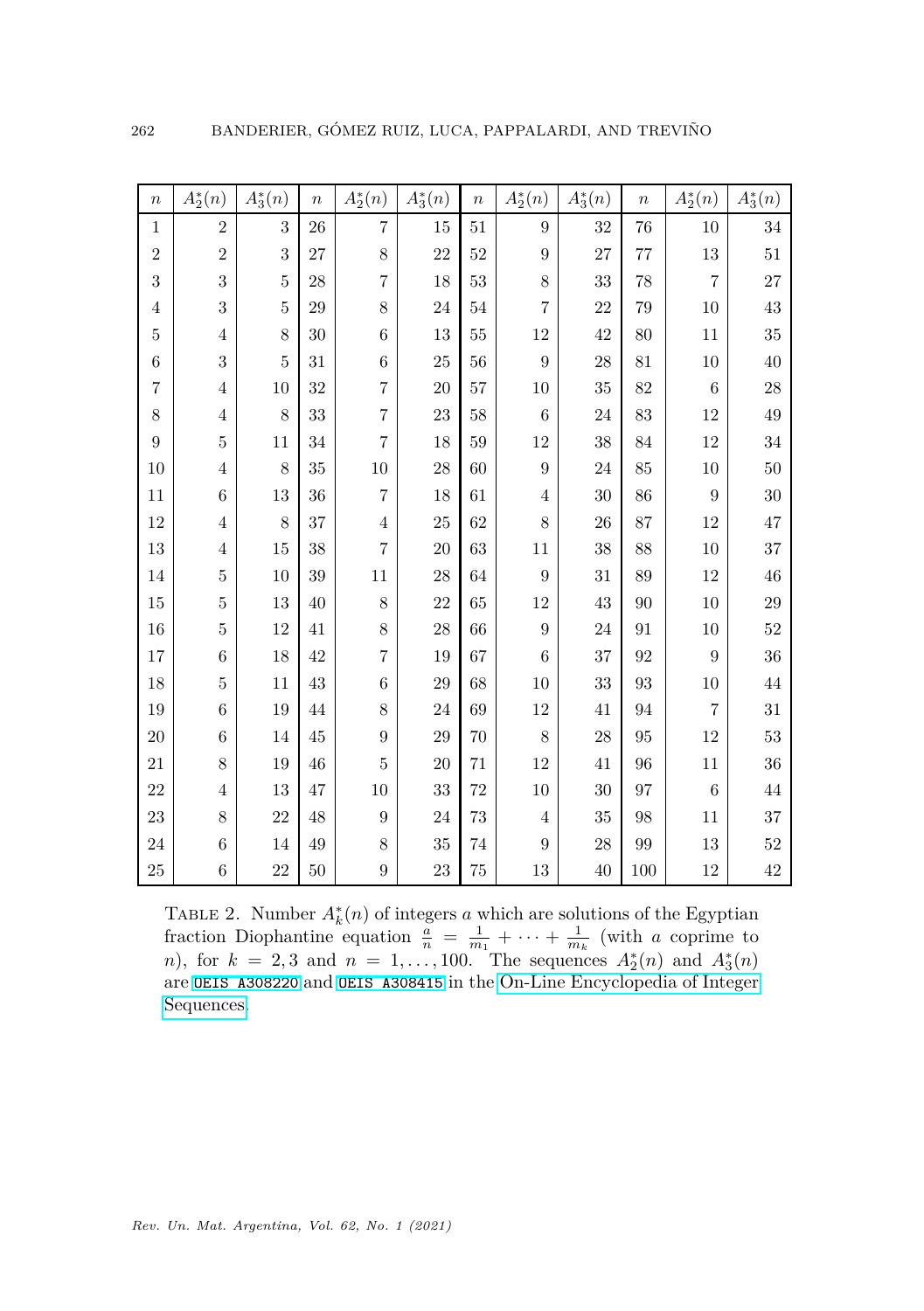#### ON EGYPTIAN FRACTIONS OF LENGTH 3 263

#### 3. A parametrization lemma

<span id="page-6-1"></span>The proof of Theorem [1.1](#page-2-1) is based on the following lemma which characterizes the solutions of Equation  $(3.1)$  below for  $k = 3$ . A similar (but simpler) characterization for  $k = 2$  appears as Lemma 1 in [\[14\]](#page-16-16) or in [\[35,](#page-17-8) [4,](#page-15-11) [3\]](#page-15-12); see also [\[38\]](#page-17-9) for another existence criterion when  $a = 4$ .

<span id="page-6-0"></span>**Lemma 3.1** (Parametrization lemma)**.** *Consider an Egyptian fraction decomposition of the irreducible fraction a/n:*

<span id="page-6-2"></span>
$$
\frac{a}{n} = \frac{1}{m_1} + \frac{1}{m_2} + \dots + \frac{1}{m_k} \qquad (with \gcd(a, n) = 1 \ and \ k = 3)^2.
$$
 (3.1)

*Then there exist*  $2k$  *integers*  $D_1, \ldots, D_k, v_1, \ldots, v_k$  *with* 

- $(i)$   $\text{lcm}[D_1, \ldots, D_k] | n \text{ and } \text{gcd}(D_1, \ldots, D_k) = 1;$
- *(ii)*  $av_1 \cdots v_k \mid \sum_{j=1}^k D_j v_j$  and  $gcd(v_i, D_j v_j) = 1$  when  $i \neq j$ ,

*and the denominators of the Egyptian fractions are given by*

<span id="page-6-4"></span>
$$
m_{i} = \frac{n \sum_{j=1}^{k} D_{j} v_{j}}{a D_{i} v_{i}} \qquad \text{for } i = 1, ..., k.
$$
 (3.2)

*.*

*Conversely, if conditions (i)–(ii) are fulfilled, then the*  $m_i$ 's defined via [\(3.2\)](#page-6-4) are *integers, and denominators of k unit fractions summing to a/n.*

**Remark 3.2.** This decomposition may not be unique. For example, both

$$
(D_1, D_2, D_3, v_1, v_2, v_3) = (3, 1, 1, 3, 2, 1)
$$
 and  
 $(D_1, D_2, D_3, v_1, v_2, v_3) = (9, 1, 1, 1, 2, 1)$ 

correspond to the decomposition  $\frac{2}{27} = \frac{1}{18} + \frac{1}{81} + \frac{1}{162}$ .

**Remark 3.3.** It may be tempting to state the very same lemma for *k >* 3. However, this does not work: indeed, already for  $k = 4$  one may have denominators  $m_i$ such that there are no tuples of  $D_k$ 's,  $v_k$ 's satisfying (i) and (ii). This is e.g. the case for

$$
\frac{1}{13} = \frac{1}{14} + \frac{1}{364} + \frac{1}{365} + \frac{1}{132860}
$$

Only the converse direction works for any *k*: if the tuples of  $D_k$ 's and  $v_k$ 's do exist, then they give a decomposition.

*Proof of Lemma [3.1.](#page-6-0)* Let  $g = \gcd(m_1, m_2, m_3)$ . Write  $m_i = gm'_i$  for  $i = 1, 2, 3$ . So,  $gcd(m'_1, m'_2, m'_3) = 1.$  We get

$$
\frac{ag}{n} = \frac{1}{m'_1} + \frac{1}{m'_2} + \frac{1}{m'_3}.
$$

Further, the left-hand side fraction gets irreducible by simplifying it via the factorizations

$$
g = \gcd(g, n)g'
$$
 and  $n = \gcd(g, n)n'$ ,

<span id="page-6-3"></span><sup>&</sup>lt;sup>2</sup>Though Lemma [3.1](#page-6-0) holds verbatim for  $k = 3$  only, we state it with the parameter k as we also discuss variations of this lemma for different values of *k*.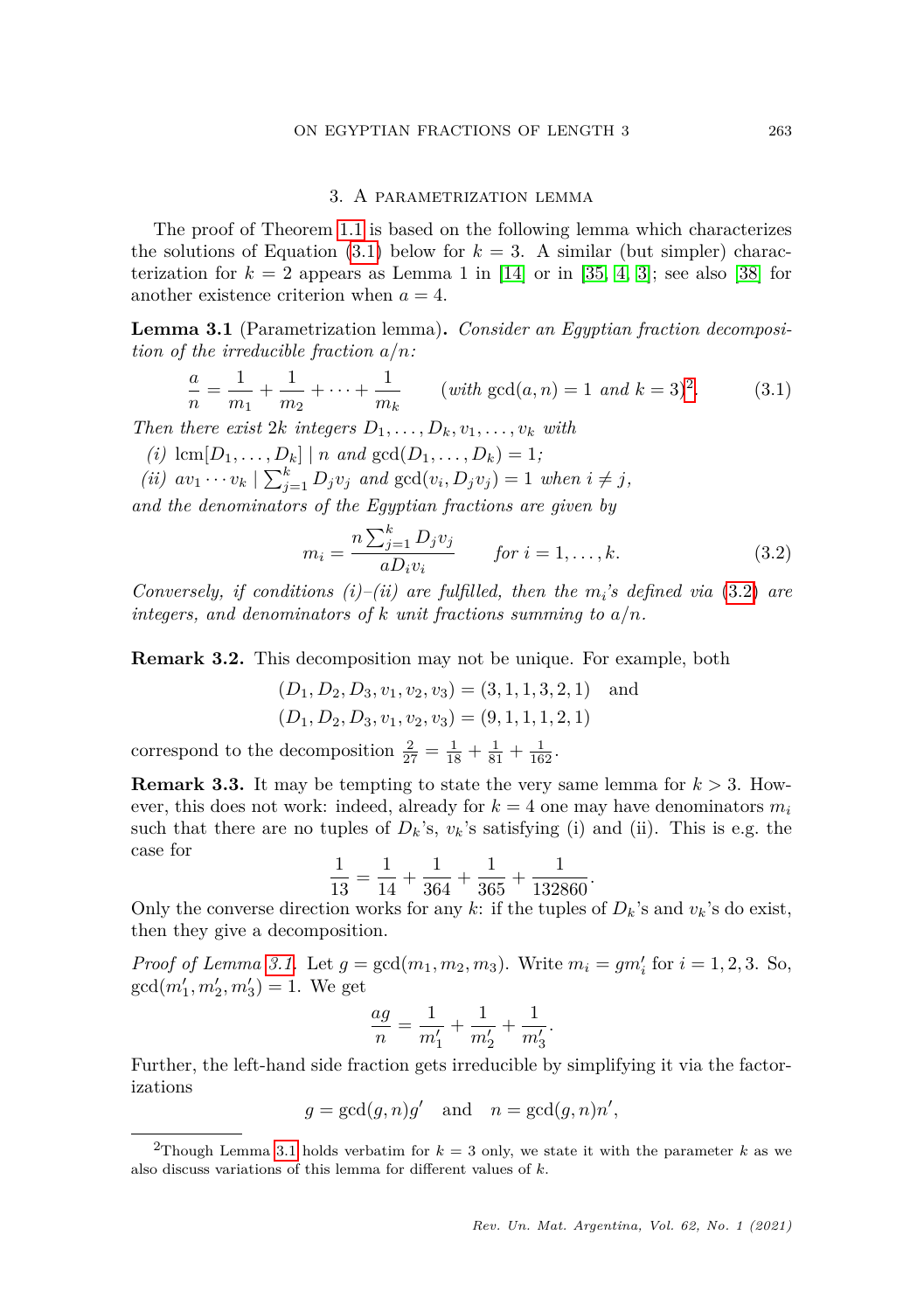so one obtains

<span id="page-7-1"></span>
$$
\frac{ag'}{n'} = \frac{1}{m'_1} + \frac{1}{m'_2} + \frac{1}{m'_3}.\tag{3.3}
$$

Put

$$
P = \prod_{p|m'_1 m'_2 m'_3} p.
$$

Note that no prime factor *p* of *P* divides all three of  $m'_1, m'_2, m'_3$ . Split them as follows:

- *Q* is the largest divisor of *P* formed with primes *p* that divide just one of the  $m'_1, m'_2, m'_3$ .
- *R* is the largest divisor of *P* formed with primes *p* which divide two of  $m'_1, m'_2, m'_3$  $m'_1, m'_2, m'_3$ , say  $m'_i$  and  $m'_j$  but<sup>3</sup>  $\nu_p(m'_i) \neq \nu_p(m'_j)$ .
- $S = P/(QR)$  (i.e., the product of the remaining primes, those having the same valuation in two of the  $m_i$ 's).

For  $i = 1, 2, 3$ , write

<span id="page-7-4"></span>
$$
m_i' = q_i r_i s_i,\tag{3.4}
$$

<span id="page-7-3"></span><span id="page-7-2"></span>*.*

where  $q_i$  is formed only of primes from  $Q$ ,  $r_i$  is formed of primes from  $R$ , and  $s_i$  is formed of primes from *S*. We show that

$$
q_1 q_2 q_3 \operatorname{lcm}[r_1, r_2, r_3] \mid n';\tag{3.5}
$$

$$
s_1 = u_2 u_3
$$
,  $s_2 = u_1 u_3$ ,  $s_3 = u_1 u_2$  for some integers  $u_1, u_2, u_3$ . (3.6)

Now, rewrite [\(3.3\)](#page-7-1) as

$$
\frac{ag'}{n'} = \frac{1}{q_1r_1s_1} + \frac{m'_2+m'_3}{m'_2m'_3} = \frac{m'_2m'_3+q_1r_1s_1(m'_2+m'_3)}{q_1r_1s_1m'_2m'_3}
$$

On the right-hand side,  $q_1$  is coprime to  $m'_2m'_3 + q_1r_1s_1(m'_2 + m'_3)$  (because by the definition of  $Q$ ,  $q_1$  is coprime to  $m'_2m'_3$ ). So, it must be the case that  $q_1 | n'$ , as  $ag'/n'$  is irreducible. Similarly,  $q_2, q_3$  divide  $n'$  and since any two of the  $q_i$ 's are mutually coprime, it follows that  $q_1q_2q_3 | n'$ . Consider next  $r_1$ . It is formed by primes from *R*, so for each prime factor *p* of  $r_1$  there exists  $i \in \{2, 3\}$  such that  $p \mid r_i$ . Say  $i = 2$ , then we introduce  $\alpha_1 := \nu_p(r_1)$  and  $\alpha_2 := \nu_p(r_2)$ , with  $\alpha_2 > \alpha_1$  (these two assumptions,  $i = 2$  and  $\alpha_i > \alpha_1$ , cause no loss of generality to this proof: the other cases would be handled similarly). Now, writing  $m'_1 = p^{\alpha_1} m''_1$ ,  $m'_2 = p^{\alpha_2} m''_2$ , we have

$$
\frac{ag'}{n'}=\frac{1}{p^{\alpha_1}m_1''}+\frac{1}{p^{\alpha_2}m_2''}+\frac{1}{m_3'}=\frac{m_3' m_2''p^{\alpha_2-\alpha_1}+m_1''m_3'+p^{\alpha_2}m_2''m_1''}{p^{\alpha_2}m_1''m_2''m_3'}.
$$

On the right,  $p^{\alpha_2}$  is coprime to the numerator  $m'_3 m''_2 p^{\alpha_2 - \alpha_1} + m''_1 m'_3 + p^{\alpha_2} m''_2 m''_1$ . Thus,  $p^{\alpha_2} \mid n'$ . Note that  $p^{\alpha_2} = \text{lcm}[p^{\alpha_1}, p^{\alpha_2}]$ . Proceeding one prime at a time for the primes dividing  $r_1, r_2, r_3$ , we get to the conclusion that  $\text{lcm}[r_1, r_2, r_3] | n'$ . Since  $q_1q_2q_3$  and lcm[ $r_1, r_2, r_3$ ] have no prime factor in common, and since  $q_1q_2q_3 | n'$ , this proves Formula [\(3.5\)](#page-7-2).

<span id="page-7-0"></span><sup>&</sup>lt;sup>3</sup>We use the classical notation  $\nu_p(m)$  for the exponent of *p* in the factorization of *m*.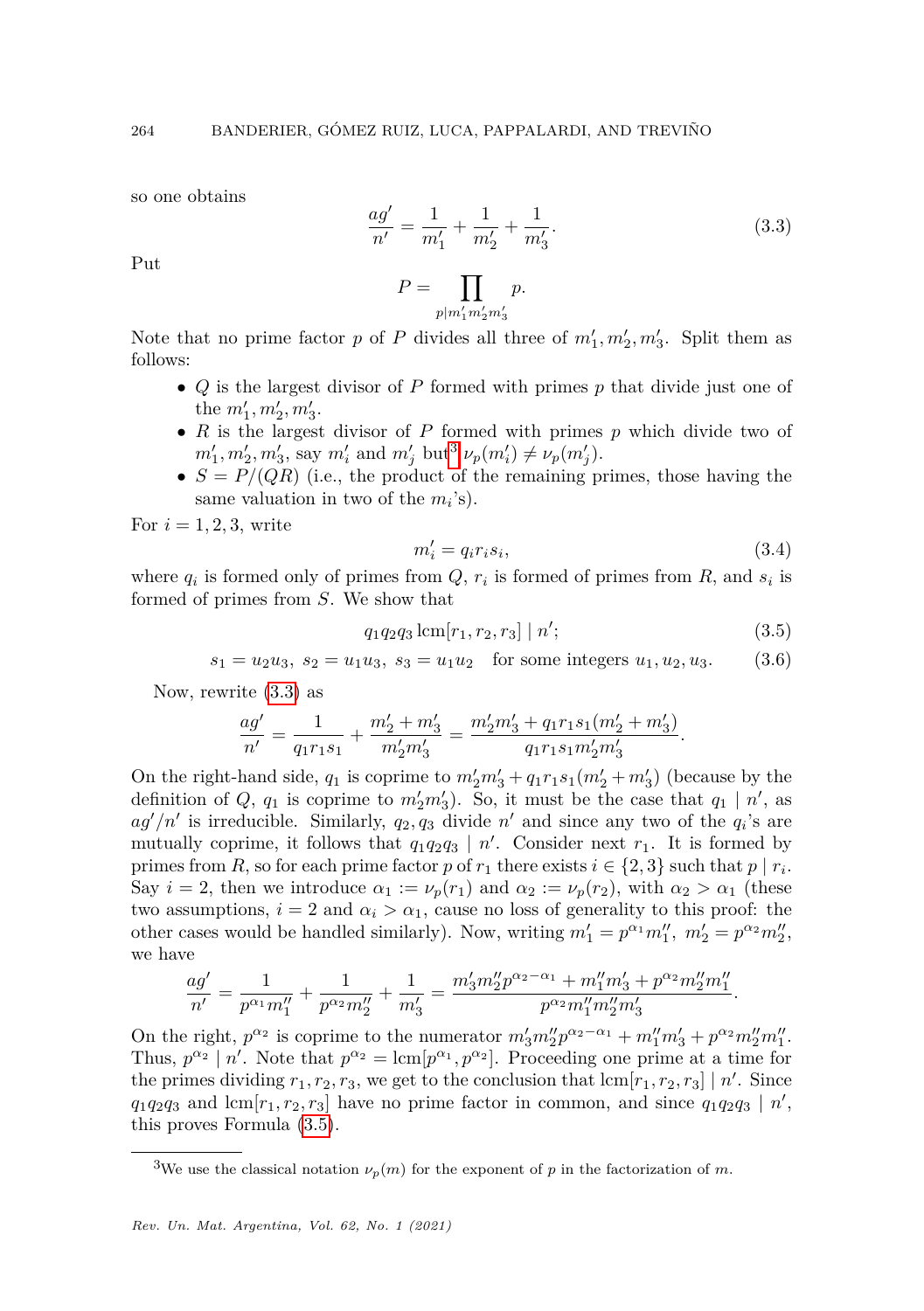Now, Formula [\(3.6\)](#page-7-3) is a simple linear algebra problem. Namely, for  $i_1 \in \{1, 2, 3\}$ , let  $i_2, i_3$  be such that  $\{1, 2, 3\} = \{i_1, i_2, i_3\}$  and write

$$
s_{i_1} = s_{i_1}^{(i_2)} s_{i_1}^{(i_3)}, \qquad \text{where} \ \ s_{i_1}^{(i_2)} = \prod_{p | \gcd(s_{i_1}, s_{i_2})} p^{\nu_p(s_{i_1})}.
$$

The condition that  $\nu_p(s_{i_1}) = \nu_p(s_{i_2})$  if  $p | \gcd(s_{i_1}, s_{i_2})$  shows that  $s_{i_1}^{(i_2)} = s_{i_2}^{(i_1)}$  for all  $i_1 \neq i_2$ . This gives Formula [\(3.6\)](#page-7-3).

Now, rewrite [\(3.3\)](#page-7-1) using [\(3.4\)](#page-7-4) and [\(3.5\)](#page-7-2): putting  $n'' = n'/(q_1q_2q_3 \text{ lcm}[r_1, r_2, r_3]),$ we get

$$
\frac{ag'}{n''} = \frac{q_2 q_3 \frac{\text{lcm}[r_1, r_2, r_3]}{r_1} u_1 + q_1 q_3 \frac{\text{lcm}[r_1, r_2, r_3]}{r_2} u_2 + q_1 q_2 \frac{\text{lcm}[r_1, r_2, r_3]}{r_3} u_3}{u_1 u_2 u_3}.
$$

It is clear that  $u_1, u_2, u_3$  are mutually coprime since any common prime factor of two of them will divide all three of  $m'_1, m'_2, m'_3$ . So, write  $u_i = d_i u'_i$ , where  $d_i$  is the largest factor of  $u_i$  whose prime factors divide  $n''$  and  $u_i$ , and where  $u'_i$  is coprime to *n*<sup>*n*</sup>. Similarly, write  $n'' = d'_1 d'_2 d'_3 n'''$ , where  $d'_i$  is the largest factor of *n*<sup>*n*</sup> whose prime factors divide *d<sup>i</sup>* . We then get

<span id="page-8-0"></span>
$$
\frac{ag'}{n'''} \prod_{j=1}^{3} \left(\frac{d_j}{d'_j}\right) = \frac{q_2 q_3 \frac{\text{lcm}[r_1, r_2, r_3]}{r_1} u_1 + q_1 q_3 \frac{\text{lcm}[r_1, r_2, r_3]}{r_2} u_2 + q_1 q_2 \frac{\text{lcm}[r_1, r_2, r_3]}{r_3} u_3}{u'_1 u'_2 u'_3}.
$$
\n(3.7)

On the right,  $u'_1u'_2u'_3$  is divisible only by primes coprime to  $n''$  so  $u'_1u'_2u'_3$  divides the numerator

$$
q_2q_3\frac{\text{lcm}[r_1,r_2,r_3]}{r_1}u_1+q_1q_3\frac{\text{lcm}[r_1,r_2,r_3]}{r_2}u_2+q_1q_2\frac{\text{lcm}[r_1,r_2,r_3]}{r_3}u_3.
$$

So, the left-hand side of [\(3.7\)](#page-8-0) is an integer. This shows that  $d'_{i} \mid d_{i}$  for  $i = 1, 2, 3$  and  $n^{\prime\prime\prime} = 1$  (since the four quantities  $d_i/d_i$  for  $i = 1, 2, 3$  and  $n^{\prime\prime\prime}$  are rational numbers supported on mutually disjoint sets of prime factors of  $n''$  and  $ag'$  is coprime to  $n''$ ). Thus, in fact  $n'' = d'_1 d'_2 d'_3$  and we can write  $u_i = d'_i v_i$ , where  $v_i = (d_i/d'_i) u'_i$ . Hence, we get

<span id="page-8-1"></span>
$$
ag' = \frac{q_2 q_3 \frac{\text{lcm}[r_1, r_2, r_3]}{r_1} d'_1 v_1 + q_1 q_3 \frac{\text{lcm}[r_1, r_2, r_3]}{r_2} d'_2 v_2 + q_1 q_2 \frac{\text{lcm}[r_1, r_2, r_3]}{r_3} d'_3 v_3}{v_1 v_2 v_3}.
$$
(3.8)

Putting (for  $i \in \{1,2,3\}$ )

$$
D_i := \frac{q_1 \cdots q_3}{q_i} \frac{\operatorname{lcm}[r_1, r_2, r_3]}{r_i} d_i',
$$

we have that each  $D_i$  is a divisor of  $n' = n/\gcd(g, n)$ , so

$$
lcm[D_1, D_2, D_3] | q_1q_2q_3 lcm[r_1, r_2, r_3]d'_1d'_2d'_3 = n'd'_1d'_2d'_3 = n'n'' = n,
$$

which is part of condition (i) of our parametrization lemma (Lemma [3.1\)](#page-6-0). The second part of condition (i) is now easy. Indeed,  $gcd(D_1, D_2, D_3)$  cannot be divisible by primes from either *Q* or *R*, and  $d'_{i}$  is coprime to  $d'_{j}$  (since  $d'_{i}$  and  $d'_{j}$  are supported on primes dividing  $d_i$  and  $d_j$  which are divisors of  $u_i$  and  $u_j$ , respectively), which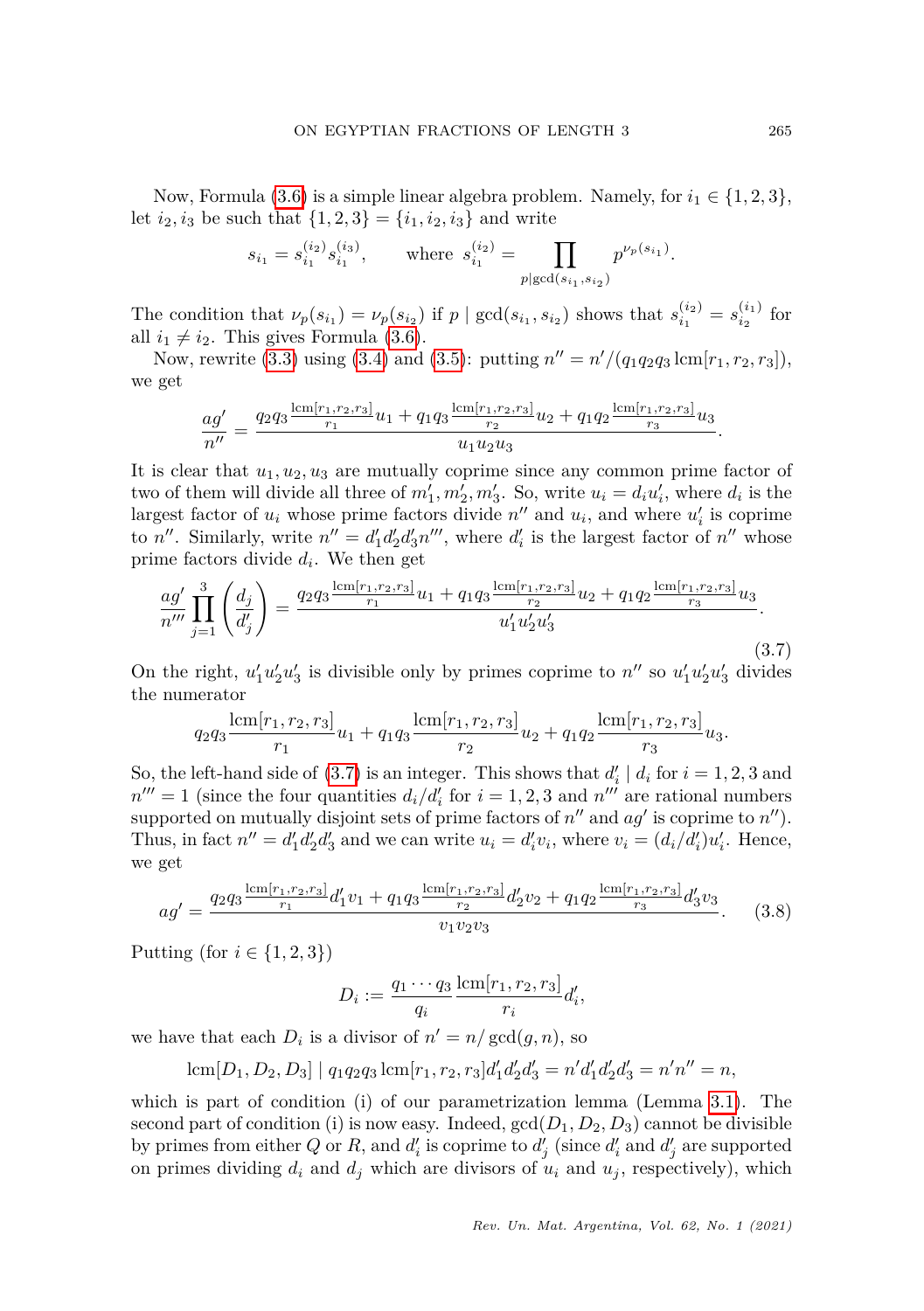shows that indeed  $gcd(D_1, D_2, D_3) = 1$ . Rewriting Equation [\(3.8\)](#page-8-1) in terms of these *D<sup>i</sup>* 's gives

$$
av_1v_2v_3 | D_1v_1 + D_2v_2 + D_3v_3,
$$

which is the first part of condition (ii) of our parametrization lemma (Lemma [3.1\)](#page-6-0). The second part is also clear since  $v_i$  is a divisor of  $u_i$ , which is coprime to  $u_j$  for any  $j \neq i$  with  $\{i, j\} \subset \{1, 2, 3\}$ . The converse direction is obvious: if one has the divisibility conditions (i)–(ii), it is clear that the  $m_i$ 's defined via  $(3.2)$  are integers and satisfy Equation [\(3.1\)](#page-6-2).

# 4. AN EXPLICIT BOUND ON  $A_3(n)$

<span id="page-9-1"></span>To prove explicit results, we will use the following lemma from [\[32\]](#page-16-19).

<span id="page-9-0"></span>**Lemma 4.1** (Nicolas and Robin, [\[32\]](#page-16-19)). Let  $d(n)$  be the number of divisors of n  $and \, let \, h(n) := C/\log \log n, \, where \, C := \frac{2 \log(48) \log(\log(6983776800))}{\log(6983776800)} \approx 1.066. \, Then$ 

$$
d(n) \leq n^{h(n)}.
$$

Because of this lemma, we will use  $h(n) = C/\log \log n$  for the rest of the paper.

*Proof of Theorem [1.1.](#page-2-1)* Consider

$$
\mathcal{A}_3^*(n) = \left\{ a : \gcd(a, n) = 1, \frac{a}{n} = \frac{1}{m_1} + \frac{1}{m_2} + \frac{1}{m_3} \right\} \text{ and } A_3^*(n) = \# \mathcal{A}_3^*(n).
$$

From the parametrization lemma (Lemma [3.1\)](#page-6-0), if  $a \in \mathcal{A}_{3}^{*}(n)$ , there exist integers  $D_1, D_2, D_3, v_1, v_2, v_3$  satisfying  $D_i | n, v_1v_2v_3 | D_1v_1 + D_2v_2 + D_3v_3$ , and

$$
a\left|\frac{D_1v_1+D_2v_2+D_3v_3}{v_1v_2v_3}\right|
$$

Let *A* be such that  $Av_1v_2v_3 = D_1v_1 + D_2v_2 + D_3v_3$ . Then *a* | *A*. First suppose  $A \leq n^{1/2+\alpha}$ . Then  $A_3^*(n)$  is bounded above by

$$
\sum_{A \le n^{1/2+\alpha}} d(A) \le n^{1/2+\alpha} \log(n^{1/2+\alpha}) + n^{1/2+\alpha}
$$

$$
= \left(\frac{1}{2} + \alpha\right) n^{1/2+\alpha} \log n + n^{1/2+\alpha}
$$

*.*

*.*

Now, suppose  $A > n^{1/2+\alpha}$ . Fix  $D_1, D_2, D_3$  as divisors of *n*. There are  $d(n)^3 \le$  $n^{3h(n)}$  ways of doing this. Suppose  $v_1, v_2 \le v_3$ ; one then has

$$
Av_1v_2v_3 = D_1v_1 + D_2v_2 + D_3v_3 \le (D_1 + D_2 + D_3)v_3 \le 3nv_3.
$$

Therefore  $m := v_1v_2 \leq 3n^{1/2-\alpha}$ . Once  $v_1, v_2$  are chosen, there are at most  $d(D_1v_1 +$  $D_2v_2$  choices of  $v_3$  (since  $v_1v_2v_3 | D_1v_1 + D_2v_2 + D_3v_3$ ). We have

$$
D_1v_1 + D_2v_2 \le 2nv_3 \le 6n^{3/2 - \alpha}
$$

Therefore

$$
d(D_1v_1 + D_2v_2) \le 6^{h(n)}n^{3h(n)/2 - \alpha h(n)}.
$$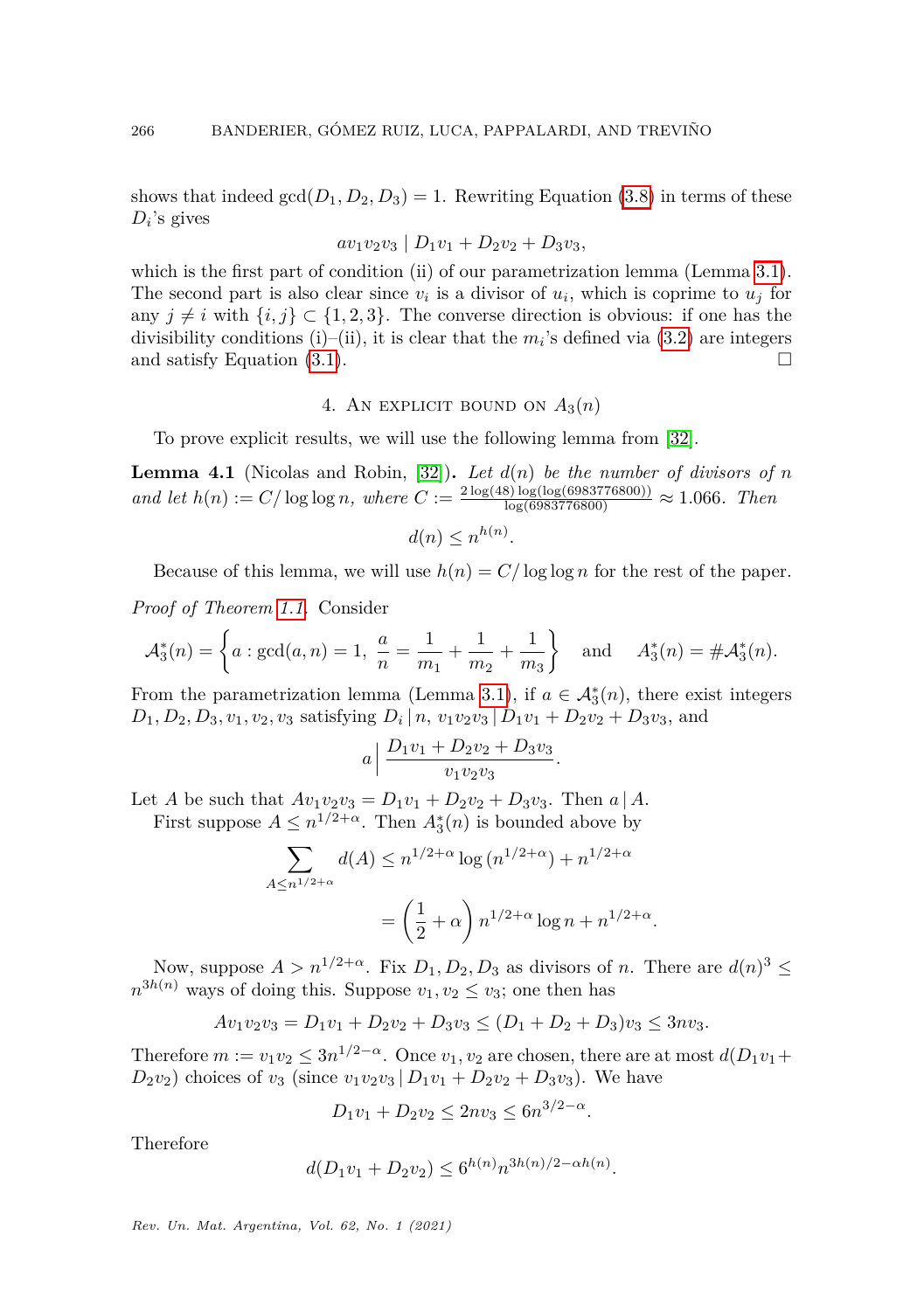We can thus bound the contribution of the *a*'s appearing when  $A > n^{1/2+\alpha}$  by

$$
3n^{3h(n)}6^{h(n)}n^{3h(n)/2-\alpha h(n)}\sum_{m\leq 3n^{1/2-\alpha}}d(m).
$$

Given that

$$
\sum_{m \le 3n^{1/2 - \alpha}} d(m) \le 3n^{\frac{1}{2} - \alpha} \log(3n^{\frac{1}{2} - \alpha}) + 3n^{\frac{1}{2} - \alpha}
$$

$$
= 3n^{\frac{1}{2} - \alpha} \left(\frac{1}{2} - \alpha\right) \log n + 3n^{\frac{1}{2} - \alpha} \log(3e)
$$

and that  $6^{h(n)} \leq \frac{20}{9}$  for  $n \geq 57000$ , we get

$$
A_3^*(n) \le 10n^{\frac{1}{2} + \frac{9}{2}h(n) - \alpha - \alpha h(n)} \log n + 20n^{\frac{1}{2} + \frac{9}{2}h(n) - \alpha - \alpha h(n)} \log (3e)
$$

$$
- 20n^{\frac{1}{2} + \frac{9}{2}h(n) - \alpha - \alpha h(n)} \log n + \left(\frac{1}{2} + \alpha\right) n^{\frac{1}{2} + \alpha} + n^{\frac{1}{2} + \alpha}.
$$

Choose  $\alpha = \frac{9}{4+2h(n)}h(n) \leq \frac{9}{4}h(n)$ . We then have

$$
A_3^*(n) \le n^{\frac{1}{2} + \frac{9}{4}h(n)} \left( 10\log n + 20\log(3e) - 20\alpha\log n + \frac{1}{2} + \alpha + 1 \right)
$$
  
\$\le 10n^{\frac{1}{2} + \frac{9}{4}h(n)}\log n.\$

For the last inequality we use that, for  $n \geq 20$ ,  $h(n) \leq 1$ , so

$$
\alpha \ge \frac{9}{2+2h(n)}h(n) \ge \frac{9}{4}h(n)
$$
, and  $\alpha \le \frac{9}{2}h(n) \le \frac{9}{2}$ .

For  $n > e$ ,  $\log n / \log \log n \ge e$ ; therefore

$$
20\alpha \log n \ge 45h(n) \log n > 45e \cdot C > 20 \log (3e) + \frac{3}{2} + \frac{9}{2}.
$$

Hence, for  $n \geq 57000$ ,

$$
A_3^*(n) \le 10n^{\frac{1}{2} + \frac{9}{4}h(n)}\log n.
$$

This gives the bound in Theorem [1.1:](#page-2-1)

$$
A_3(n) = \sum_{d|n} A_3^*(d) \le 10n^{\frac{1}{2} + \frac{13}{4}h(n)} \log n.
$$

<span id="page-10-0"></span>**Corollary 4.2.** *For*  $n \geq 10^{10^{23}}$ *,* 

$$
A_3(n) < \frac{1}{100} n^{\frac{1}{2} + \frac{1}{15}}.
$$

*Proof.* When  $n \geq 10^{10^{23}}$ ,

$$
\frac{13}{4}h(n) + \frac{\log \log n}{\log n} + \frac{\log 1000}{\log n} < \frac{1}{15}.
$$

Therefore, using Theorem [1.1,](#page-2-1) we get

$$
A_3(n) \le 10n^{\frac{1}{2} + \frac{13}{4}h(n)} \log n = \frac{1}{100}n^{\frac{1}{2} + \frac{13}{4}h(n) + \frac{\log \log n}{\log n} + \frac{\log 1000}{\log n}} < \frac{1}{100}n^{\frac{1}{2} + \frac{1}{15}}. \quad \Box
$$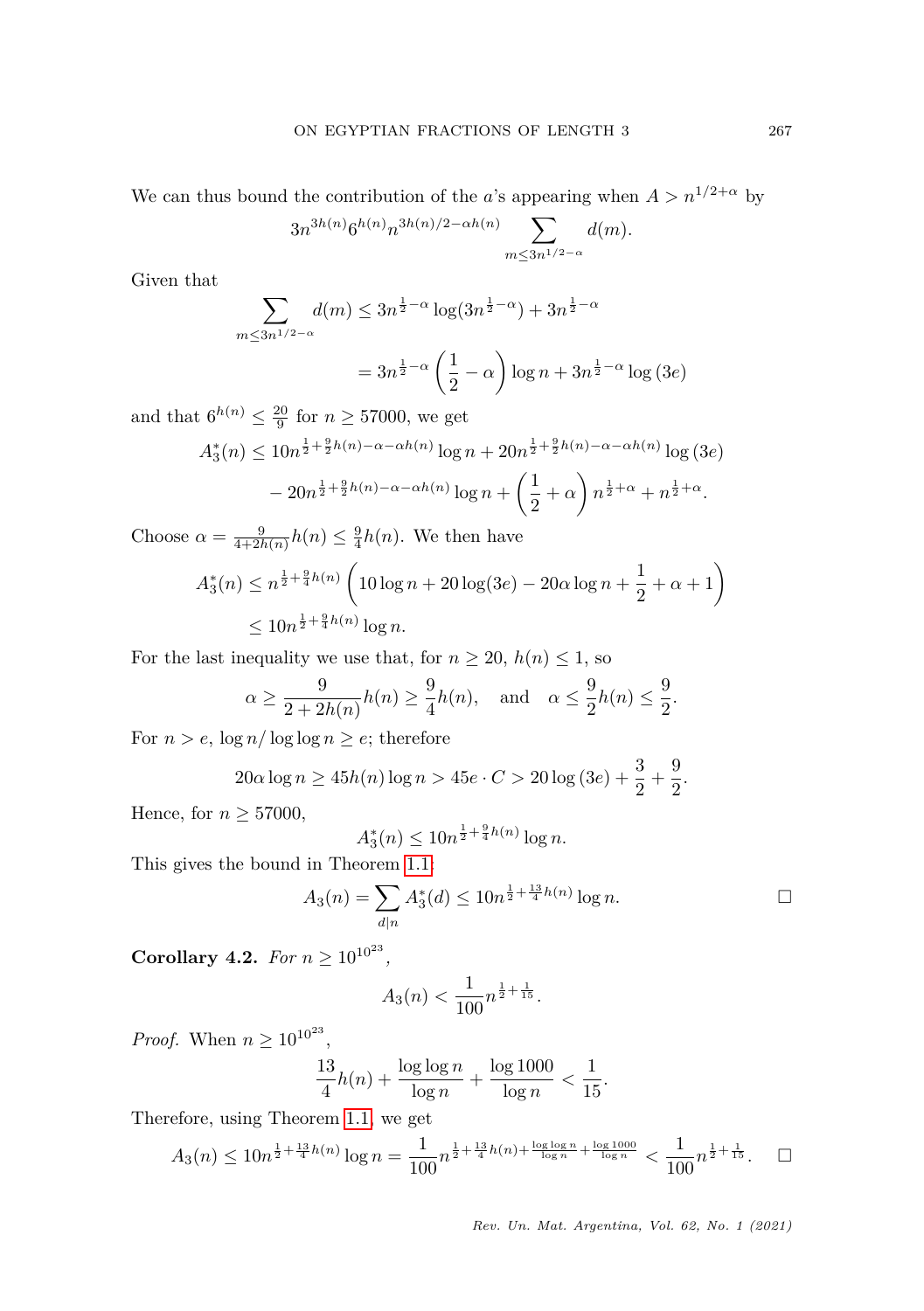## 5. On the number of length 3 representations

<span id="page-11-0"></span>In this section we study

$$
f_a(n) = # \left\{ (m_1, m_2, m_3) : \frac{a}{n} = \frac{1}{m_1} + \frac{1}{m_2} + \frac{1}{m_3} \right\},\,
$$

and

$$
F(n) = # \left\{ (a, m_1, m_2, m_3) : \frac{a}{n} = \frac{1}{m_1} + \frac{1}{m_2} + \frac{1}{m_3} \right\}.
$$

<span id="page-11-2"></span>**Theorem 5.1.**

<span id="page-11-3"></span>
$$
f_a(n) \le n^{\varepsilon} \left( \frac{n^{1/2 + \rho/2}}{a} + n^{1-\rho} \right). \tag{5.1}
$$

**Remark 5.2.** Choosing  $\rho = 1/3 + (2/3)(\log a/\log n)$  to balance between the two estimates, we get that

<span id="page-11-1"></span>
$$
f_a(n) \ll \frac{n^{2/3+\varepsilon}}{a^{2/3}}.\tag{5.2}
$$

In particular,  $f_a(n) \ll n^{2/3+\epsilon}$  uniformly in *a*. It is interesting to compare this bound with the one obtained for  $a = 4$  by Elsholtz and Tao in [\[15,](#page-16-12) Proposition 1.7]: For primes *p*, they get as  $p \to \infty$ 

 $f_4(p) \ll p^{3/5+o(1)}$ .

Now, if one just counts the triplets  $D_1, D_2, D_3$  satisfying the condition (i) in the parametrization lemma [3.1,](#page-6-0) it is possible to adapt their reasoning to obtain a similar bound for any  $a$ , when  $p$  is replaced by a composite integer  $n$ . Our bound [\(5.2\)](#page-11-1) is slightly worse (it gives the exponent  $2/3 + \varepsilon$  instead of  $3/5 + \varepsilon$ ) but it works for fixed or bounded *a* and it allows us to get better exponents for larger *a* (when *a* ∼ *n*<sup>*c*</sup> with  $1/10 < c < 1$ ).

*Proof of Theorem [5.1.](#page-11-2)* We use the parametrization lemma (Lemma [3.1\)](#page-6-0). Indeed, there are divisors  $D_1, D_2, D_3$  of *n* such that

 $a \mid (D_1v_1 + D_2v_2 + D_3v_3)/(v_1v_2v_3).$ 

Fix  $D_1, D_2, D_3$ . They can be fixed in at most  $d(n)^3 \ll n^{\epsilon}$  ways. Assume  $v_1 \le v_2 \le$ *v*<sup>3</sup> (this just possibly creates a factor 6 for the number of solutions). Furthermore, we define the integers *A* and *b* by  $A := ab = (D_1v_1 + D_2v_2 + D_3v_3)/(v_1v_2v_3)$ . Note that

$$
\frac{a}{n} = \frac{1}{b(n/D_1)v_2v_3} + \frac{1}{b(n/D_2)v_1v_3} + \frac{1}{b(n/D_3)v_1v_2} := \frac{1}{m_1} + \frac{1}{m_2} + \frac{1}{m_3}
$$

and that

$$
Av_1v_2v_3 = D_1v_1 + D_2v_2 + D_3v_3 \le 3nv_3.
$$

Now, let  $\rho$  be a parameter to be fixed later. First, let us assume that  $A > n^{\rho}$ . Then  $v_1v_2 \leq 3n^{1-\rho}$ , so the pair  $(v_1, v_2)$  can be chosen in at most  $n^{1-\rho+\varepsilon}$  ways. Having chosen  $(v_1, v_2)$ ,  $v_3$  is a divisor of  $D_1v_1 + D_2v_2$ , so it can be chosen in at most  $n^{\varepsilon}$ ways, and after that everything is determined, so *A* is unique. Note that such *A* might not end up being divisible by the number *a* we started with so not all such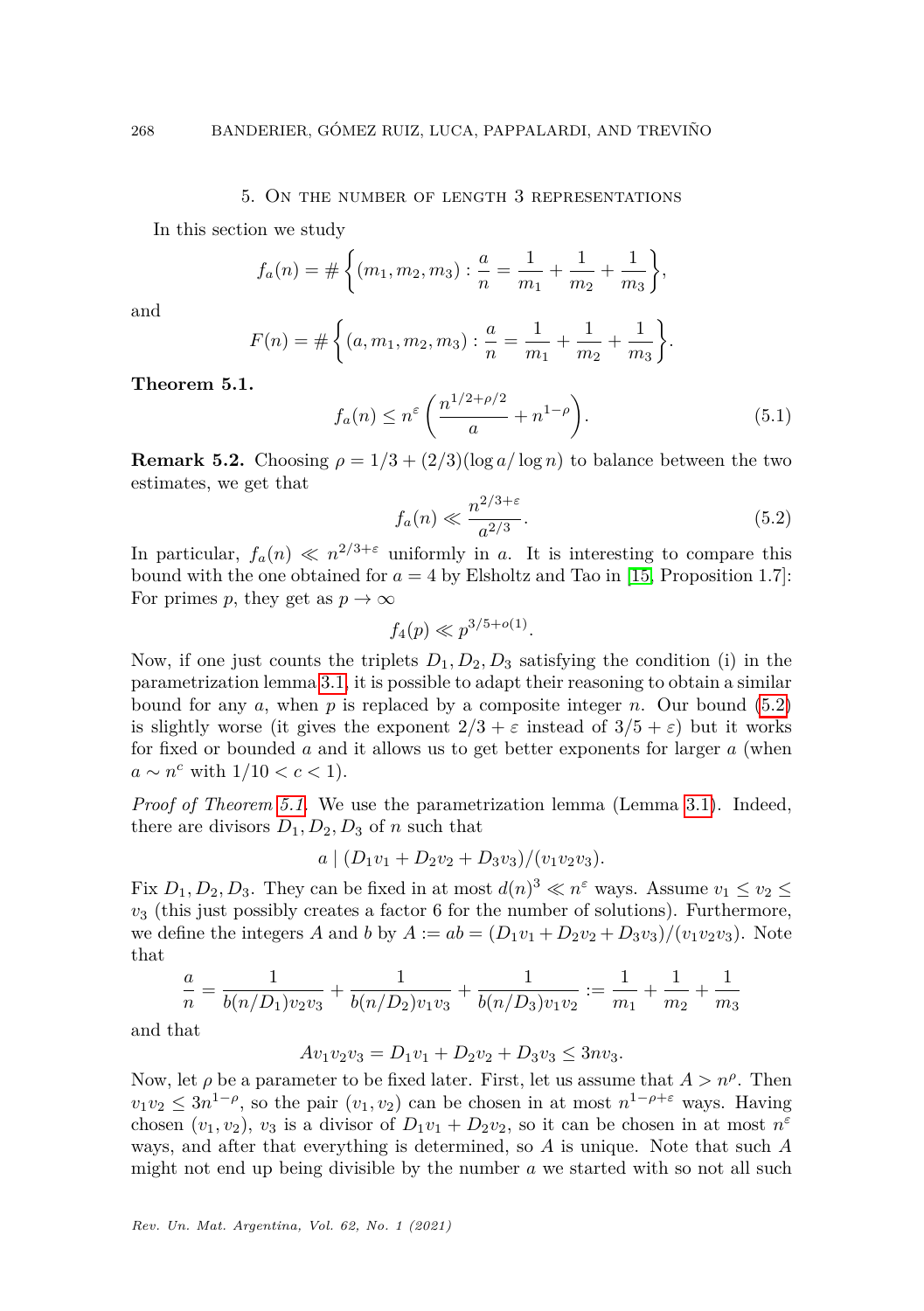solutions will contribute to  $f_a(n)$ . This gives the second part of the right-hand side inequality in the statement of the theorem. So, we may assume that  $ab \leq n^{\rho}$ , that is,

$$
b \leq \frac{n^{\rho}}{a},
$$

and then we have  $v_1 \leq 3(n/ab)^{1/2}$ . Fix  $v_1$ ; it can be fixed in at most  $3(n/ab)^{1/2}$ ways. Now put  $A_1 := Av_1 = (ab)v_1$ ,  $B_1 := D_1v_1$ , and note that they are fixed. Further,

$$
A_1v_2v_3 = B_1 + D_2v_2 + D_3v_3
$$

and the only variables are  $v_2, v_3$ . The above can be rewritten as

$$
A_1v_2v_3 - D_2v_2 - D_3v_3 + D_3D_2/A_1 = B_1 + (D_2D_3/A_1),
$$

or equivalently as

$$
(A_1v_3 - D_2)(A_1v_2 - D_3) = A_1B_1 + D_2D_3.
$$

It thus follows that  $A_1v_2 - D_3$  can be chosen in  $d(A_1B_1 + D_2D_3) \ll n^{\epsilon}$  ways and then  $v_3$  is uniquely determined. We thus get that for fixed  $b$ ,  $v_1$ ,  $D_1$ ,  $D_2$ ,  $D_3$ there are  $n^{\varepsilon}$  possibilities for  $(v_2, v_3)$ . Summing over  $v_1$ , it follows that there are  $\ll n^{\epsilon} (n/ab)^{1/2}$  possibilities. Summing over  $b \leq n^{\rho}/a$ , we get a count of

$$
\frac{n^{1/2+\varepsilon}}{a^{1/2}}\sum_{b\leq 3n^\rho/a}\frac{1}{b^{1/2}}\ll \frac{n^{1/2+2\varepsilon}}{a^{1/2}}\int_1^{3n^\rho/a}\frac{\,{\rm d} t}{t^{1/2}}\ll \frac{n^{1/2+\rho/2+2\varepsilon}}{a}.
$$

Thus,

$$
f_a(n) \le n^{\varepsilon} \left( \frac{n^{1/2 + \rho/2}}{a} + n^{1-\rho} \right),
$$

which is  $(5.1)$ .

<span id="page-12-2"></span>**Theorem 5.3.** Let  $F(n) = \sum_a f_a(n)$  be the count of all  $(a, m_1, m_2, m_3)$  such that  $\frac{a}{n} = \frac{1}{m_1} + \frac{1}{m_2} + \frac{1}{m_3}$ *. We have*  $F(n) \ll n^{5/6 + \varepsilon}$ *.* 

*Proof.* Let  $\varepsilon > 0$ . Note that

<span id="page-12-0"></span>
$$
\sum_{a \le n^{\alpha}} f_a(n) \le n^{2/3 + \alpha + \varepsilon}.
$$
\n(5.3)

This estimate follows from using  $\rho = 1/3$  in

$$
f_a(n) \le n^{\varepsilon} \left( \frac{n^{1/2 + \rho/2}}{a} + n^{1-\rho} \right) \le n^{\varepsilon} \left( n^{1/2 + \rho/2} + n^{1-\rho} \right).
$$

Now note that

<span id="page-12-1"></span>
$$
\sum_{n^{\alpha} \le a \le n^{\beta}} f_a(n) \le n^{2/3 + \frac{3\beta - 2\alpha}{3} + \varepsilon}.
$$
 (5.4)

This follows from using  $\rho = \frac{2\alpha + 1}{3}$  in

$$
f_a(n) \le n^{\varepsilon} \left( \frac{n^{1/2 + \rho/2}}{a} + n^{1-\rho} \right) \le n^{\varepsilon} \left( n^{1/2 + \rho/2 - \alpha} + n^{1-\rho} \right).
$$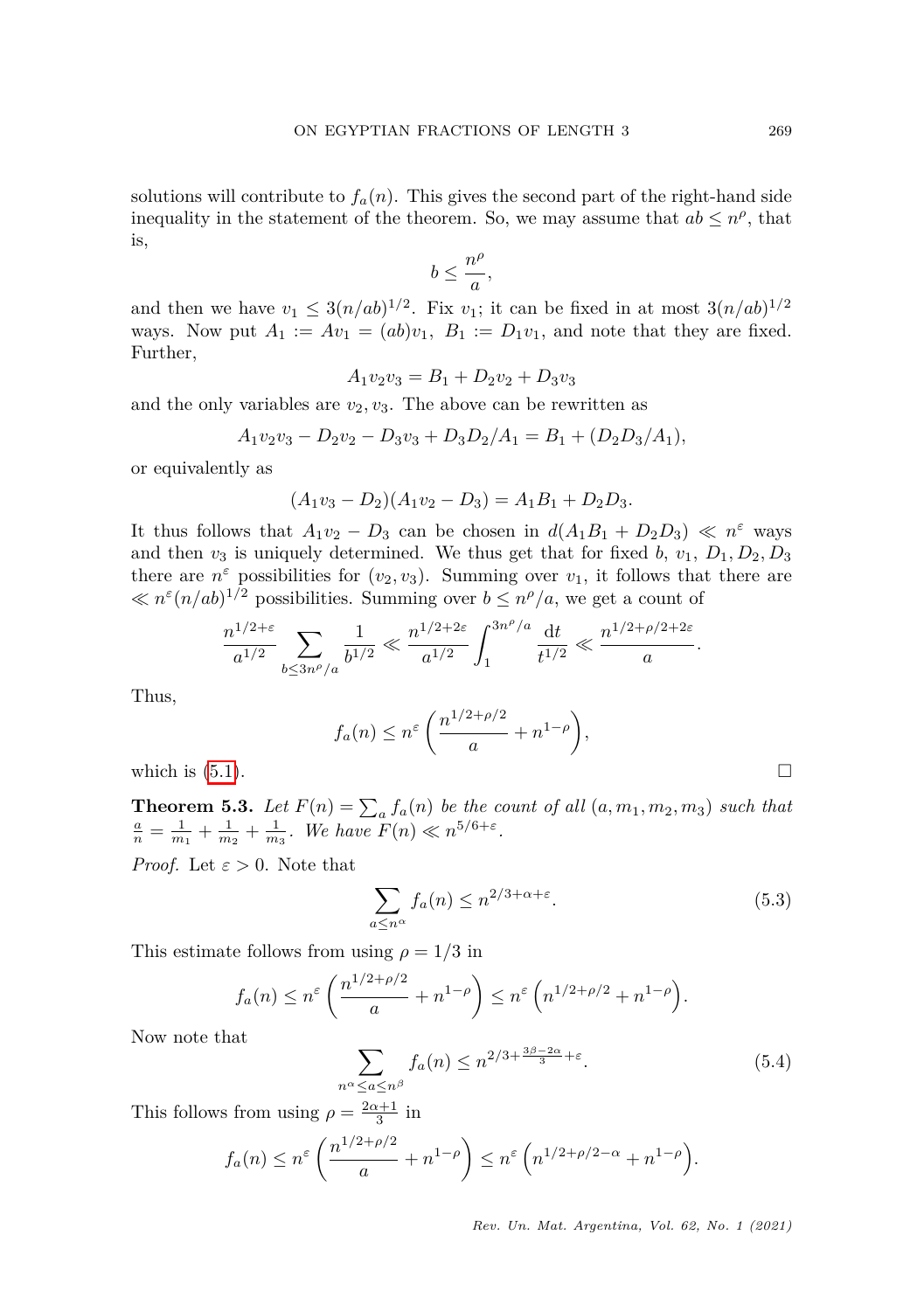Finally note that

<span id="page-13-0"></span>
$$
\sum_{a \ge n^{\gamma}} f_a(n) \le n^{1/2 + \frac{2 - 2\gamma}{3} + \varepsilon}.
$$
\n(5.5)

This follows from using  $\rho = \frac{2\gamma + 1}{3}$  and  $A_3(n) \ll n^{1/2 + \epsilon}$  in

$$
f_a(n) \le n^{\varepsilon} \left( \frac{n^{1/2 + \rho/2}}{a} + n^{1-\rho} \right) \le n^{\varepsilon} \left( n^{1/2 + \rho/2 - \gamma} + n^{1-\rho} \right).
$$

Now let  $x_1 = 1/6$  and  $x_k = \frac{1}{6} + \frac{2}{3}x_{k-1}$  for  $k \ge 2$ . Then  $x_k = \frac{1}{2} - \frac{(2/3)^k}{2}$  $\frac{(3)}{2}$ . Let *i* be fixed such that  $(2/3)^i < \varepsilon$ . Consider the intervals

$$
[1, n^{x_1}], [n^{x_1}, n^{x_2}], \ldots, [n^{x_{i-1}}, n^{x_i}], [n^{x_i}, n^{1/2}], [n^{1/2}, \infty).
$$

From  $(5.3)$ ,  $(5.4)$ , and  $(5.5)$ , we have that

$$
\sum_{a \in I} f_a(n) \ll n^{5/6 + \varepsilon},
$$

for any interval  $I \neq [n^{x_i}, n^{1/2}]$ . Using [\(5.4\)](#page-12-1) and our choice of *i*, we get

$$
\sum_{n^{x^{i}} \leq a \leq n^{1/2}} f_{a}(n) \ll n^{5/6 + \frac{4}{3}\varepsilon}.
$$

Therefore

$$
F(n) \le (i+1)n^{5/6+\varepsilon} + n^{5/6+\frac{4}{3}\varepsilon} \le n^{5/6+2\varepsilon}.
$$

**Problem 5.4.** The first values for which  $F(n) < n$  are  $F(8821) = 8590, F(11161) =$ 10270, and  $F(11941) = 10120$ . It is an open problem to find the largest *n* such that  $F(n) > n$ . We can however show that such an *n* is smaller than  $10^{10^{23}}$ .

<span id="page-13-1"></span>**Theorem 5.5.** *For*  $n \geq 10^{10^{23}}$ ,  $F(n) < \frac{1}{10}n$ .

The proof of this theorem requires the explicit upper bound for  $A_3(n)$  from Corollary [4.2.](#page-10-0) It also requires the following explicit version of Theorem [5.1:](#page-11-2)

**Theorem 5.6.** *Let*  $1/3 \leq \rho$  *and*  $n \geq 11000$ *. Then* 

$$
f_a(n) \le 6n^{5h(n)} \left( 6\sqrt{2} \frac{n^{1/2 + \rho/2}}{a} 10^{h(n)} + \frac{3}{2} n^{1-\rho} \log n 6^{h(n)} \right).
$$

*Proof.* We revisit the proof of Theorem [5.1](#page-11-2) with more technical bounds. First, the assumption that  $v_1 \le v_2 \le v_3$  just introduces (at most) a factor 6 for the number of solutions. Then,  $D_1, D_2, D_3$  can be fixed in at most  $d(n)^3 \leq n^{3h(n)}$  ways (this last bound follows from the Nicolas–Robin result, see Lemma [4.1\)](#page-9-0).

Now let us assume that  $A > n^{\rho}$  in

$$
Av_1v_2v_3 = D_1v_1 + D_2v_2 + D_3v_3 \le 3nv_3.
$$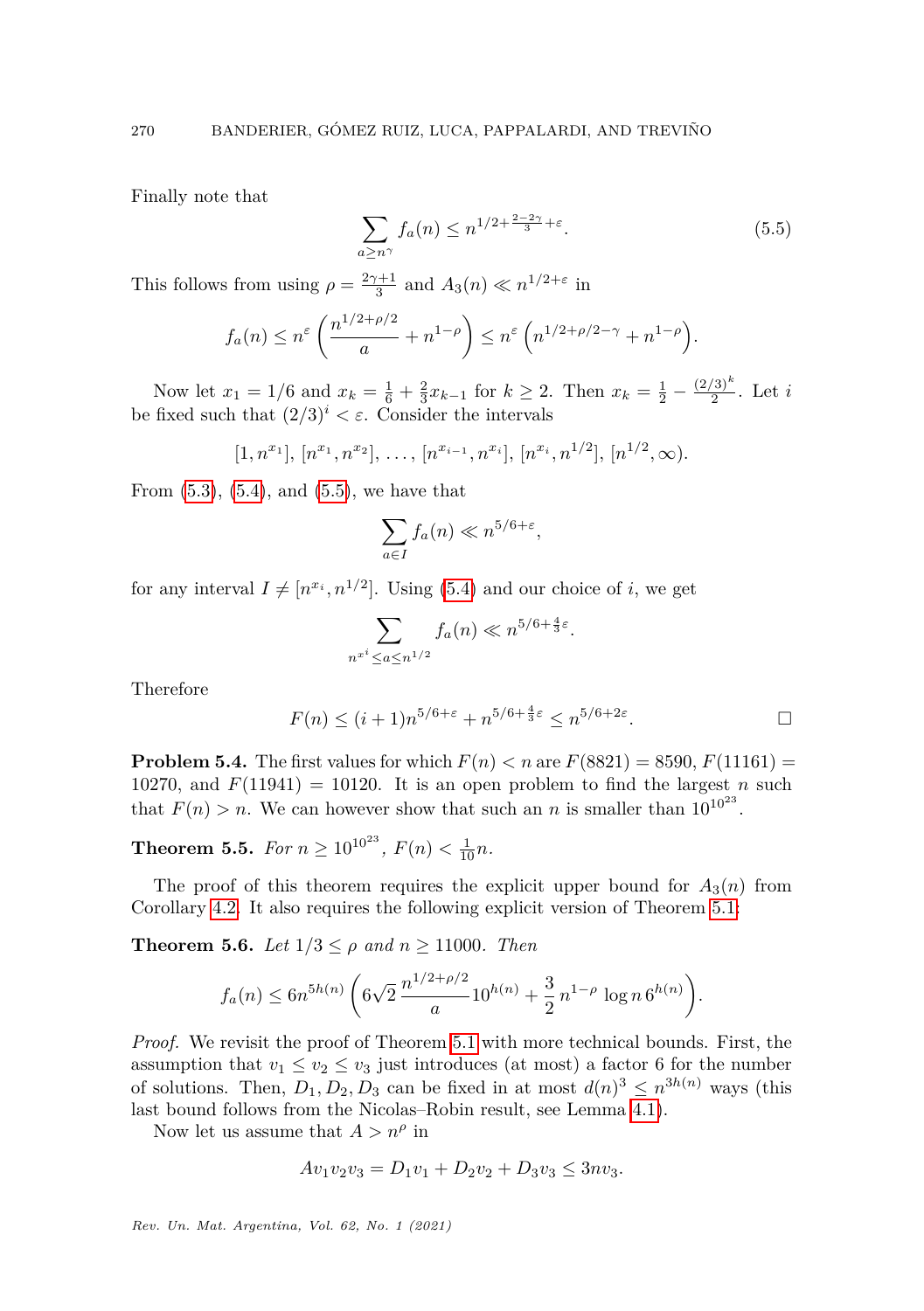Then  $v_1v_2 \leq 3n^{1-\rho}$ , so the pair  $(v_1, v_2)$  can be chosen in at most

$$
\sum_{v_1 \leq \sqrt{3n^{1-\rho}}} \sum_{v_2 \leq 3n^{1-\rho}/v_1} 1 \leq \sum_{v_1 \leq \sqrt{3n^{1-\rho}}} \frac{3n^{1-\rho}}{v_1}
$$
\n
$$
\leq 3n^{1-\rho} \log(\sqrt{3}n^{1/2-\rho/2}) + 3n^{1-\rho}
$$
\n
$$
\leq \frac{3}{2}n^{1-\rho} \log n - \frac{3\rho}{2}n^{1-\rho} \log n + \frac{3}{2}n^{1-\rho} \log 3 + 3n^{1-\rho}
$$
\n
$$
\leq \frac{3}{2}n^{1-\rho} \log n
$$

ways. The last step of the inequality follows from using that  $\rho \geq 1/3$  and  $n \geq 11000$ .

Having chosen  $(v_1, v_2)$ ,  $v_3$  is a divisor of  $D_1v_1 + D_2v_2$ , so it can be chosen in  $d(D_1v_1+D_2v_2)$  ways, and after that everything is determined, so *A* is unique. Now

$$
D_1v_1 + D_2v_2 \le (D_1 + D_2)v_2 \le (2n)(3n) = 6n^2,
$$

so  $d(D_1v_1 + D_2v_2) \leq (6n^2)^{h(n)}$ . This gives the second part of the right–hand side inequality in the statement of the theorem (after factoring out an  $n^{2h(n)}$ ).

For the first part, we may assume that  $ab \leq n^{\rho}$ , and then we have  $v_1 \leq$  $3(n/ab)^{1/2}$ . Since

$$
A_1B_1 + D_2D_3 = abD_1v_1^2 + D_2D_3 \le abn\left(9\frac{n}{ab}\right) + n^2 = 10n^2,
$$

we get

$$
d(A_1B_1 + D_2D_3) \le (10n^2)^{h(n)}.
$$

We have thus bounded the number of possibilities for  $(v_2, v_3)$  given fixed *b*,  $v_1$ ,  $D_1, D_2, D_3$ . To finish our estimate we use that  $v_1 \leq 3(n/ab)^{1/2}$  and that

$$
\sum_{b \le n^{\rho}/a} \frac{1}{b^{1/2}} \le \int_1^{\frac{n^{\rho}}{a}+1} \frac{1}{t^{1/2}} dt \le \int_1^{2\frac{n^{\rho}}{a}} \frac{1}{t^{1/2}} dt \le 2\sqrt{2} \frac{n^{\rho/2}}{a^{1/2}}.
$$

<span id="page-14-0"></span>**Corollary 5.7.** *If*  $n > 10^{10^{23}}$ *, then* 

$$
f_a(n) < \frac{1}{100} n^{\frac{1}{10}} \left( \frac{n^{1/2 + \rho/2}}{a} + n^{1-\rho} \right).
$$

*Proof.* For  $n \ge 10^6$ ,  $6\sqrt{2} \cdot 10^{h(n)} \le 2 \log n$ , and for  $n \ge 10^{334}$ ,  $\frac{3}{2}6^{h(n)} \le 2$ . Therefore

$$
f_a(n) \le 12(\log n)n^{5h(n)}\left(\frac{n^{1/2+\rho/2}}{a} + n^{1-\rho}\right).
$$

But we have, for  $n \geq 10^{10^{23}}$ ,

$$
12(\log n)n^{5h(n)} = \frac{1}{100}n^{5h(n) + \frac{\log \log n}{\log n} + \frac{\log 1200}{\log n}} < \frac{1}{100}n^{1/10}.\n\qquad \Box
$$

We are now ready to prove Theorem [5.5.](#page-13-1)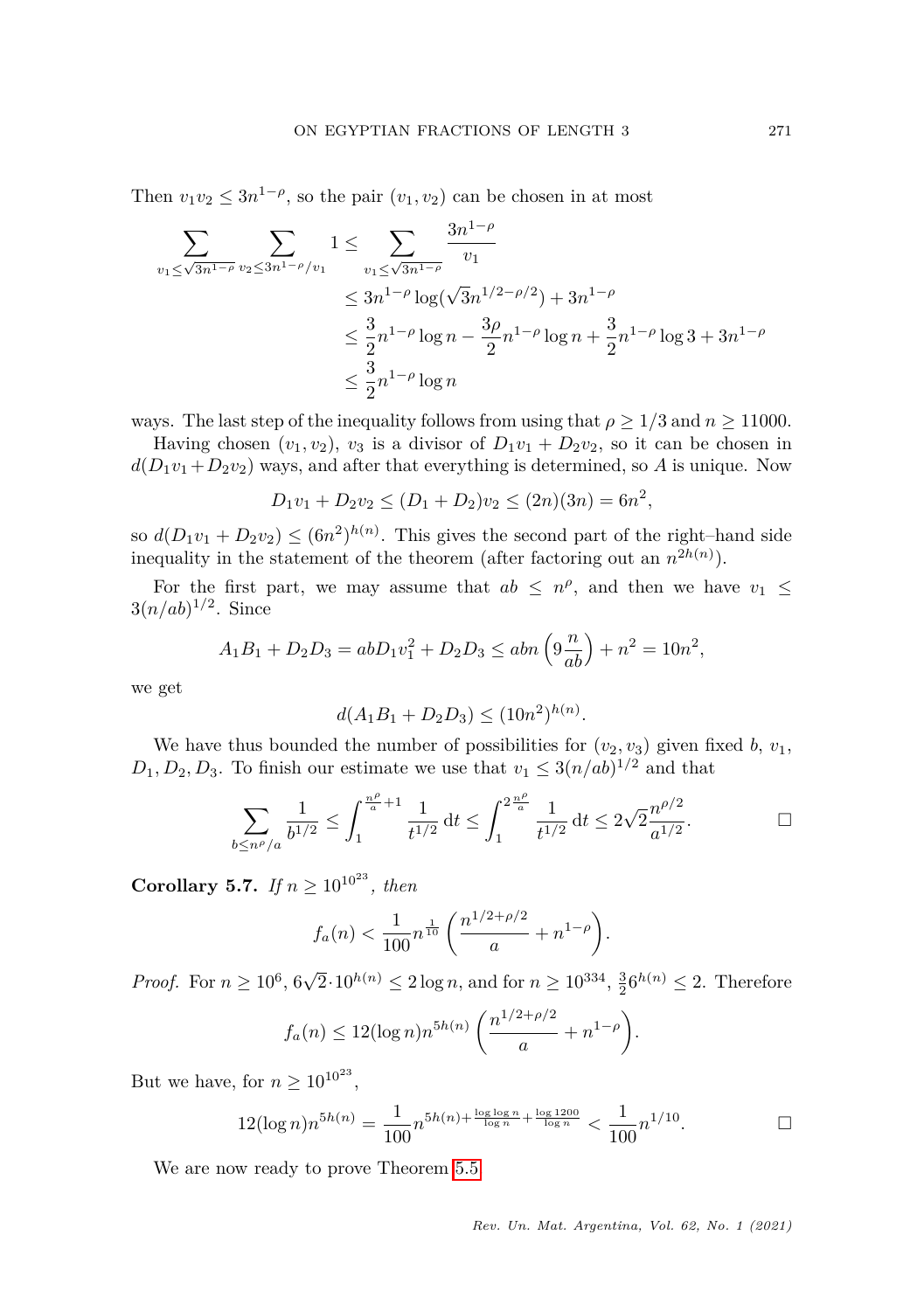*Proof of Theorem [5.5.](#page-13-1)* Let  $n \geq 10^{10^{23}}$ . The proof will be similar to the proof of Theorem [5.3.](#page-12-2) Applying Corollary [5.7](#page-14-0) with  $\rho = 1/3$  yields

<span id="page-15-13"></span>
$$
\sum_{a \le n^{7/30}} f_a(n) \le \frac{2}{100} n^{\frac{2}{3} + \frac{7}{30} + \frac{1}{10}} = \frac{2}{100} n. \tag{5.6}
$$

Now applying  $\rho = 22/45$  to Corollary [5.7,](#page-14-0) we get

<span id="page-15-14"></span>
$$
\sum_{n^{7/30} \le a \le n^{7/18}} f_a(n) \le \frac{2}{100} n^{\frac{23}{45} + \frac{7}{18} + \frac{1}{10}} = \frac{2}{100} n. \tag{5.7}
$$

Applying  $\rho = 89/135$  to Corollary [5.7](#page-14-0) yields

<span id="page-15-15"></span>
$$
\sum_{n^{7/18} \le a \le n^{1/2}} f_a(n) \le \frac{2}{100} n^{\frac{46}{135} + \frac{1}{2} + \frac{1}{10}} = \frac{2}{100} n^{\frac{127}{135}} < \frac{2}{100} n. \tag{5.8}
$$

Applying  $\rho = \frac{2}{3}$  to Corollary [5.7](#page-14-0) and using Corollary [4.2](#page-10-0) yields

<span id="page-15-16"></span>
$$
\sum_{a \ge n^{1/2}} f_a(n) < \frac{2}{10000} n^{\frac{1}{2} + \frac{1}{3} + \frac{1}{10} + \frac{1}{15}} = \frac{2}{10000} n. \tag{5.9}
$$

The proof follows from combining  $(5.6)$ ,  $(5.7)$ ,  $(5.8)$ , and  $(5.9)$ .

#### **REFERENCES**

- <span id="page-15-5"></span>[1] A. Aigner, Brüche als Summe von Stammbrüchen, *J. Reine Angew. Math.* **214/215** (1964), 174–179. [MR 0160758.](https://mathscinet.ams.org/mathscinet-getitem?mr=0160758)
- <span id="page-15-8"></span>[2] M. Anshel and D. Goldfeld, Partitions, Egyptian fractions, and free products of finite abelian groups, *Proc. Amer. Math. Soc.* **111** (1991), no. 4, 889–899. [MR 1065083.](https://mathscinet.ams.org/mathscinet-getitem?mr=1065083)
- <span id="page-15-12"></span>[3] P. Bartoš, On the solvability of the Diophantine equation  $\sum_{j=1}^{n} (1/x_j) = (a/b)$ , *Časopis Pˇest. Mat.* **98** (1973), 261–264. [MR 0327655.](https://mathscinet.ams.org/mathscinet-getitem?mr=0327655)
- <span id="page-15-11"></span>[4] P. Bartoš and K. Pehartzová-Bošanská, On the solution of the Diophantine equation  $1/x +$  $1/y + 1/z = a/b$ , *Casopis Pěst. Mat.* **96** (1971), 294–299. [MR 0289405.](https://mathscinet.ams.org/mathscinet-getitem?mr=0289405)
- <span id="page-15-7"></span>[5] M. N. Bleicher, A new algorithm for the expansion of Egyptian fractions, *J. Number Theory* **4** (1972), 342–382. [MR 0323696.](https://mathscinet.ams.org/mathscinet-getitem?mr=0323696)
- <span id="page-15-4"></span>[6] M. N. Bleicher and P. Erdős, The number of distinct subsums of  $\sum_{1}^{N} 1/i$ , *Math. Comp.* 29 (1975), 29–42. [MR 0366795.](https://mathscinet.ams.org/mathscinet-getitem?mr=0366795)
- <span id="page-15-2"></span>[7] M. N. Bleicher and P. Erd˝os, Denominators of Egyptian fractions, *J. Number Theory* **8** (1976), no. 2, 157–168. [MR 0404121.](https://mathscinet.ams.org/mathscinet-getitem?mr=0404121)
- <span id="page-15-3"></span>[8] M. N. Bleicher and P. Erd˝os, Denominators of Egyptian fractions. II, *Illinois J. Math.* **20** (1976), no. 4, 598–613. [MR 0419337.](https://mathscinet.ams.org/mathscinet-getitem?mr=0419337)
- <span id="page-15-9"></span>[9] T. D. Browning and C. Elsholtz, The number of representations of rationals as a sum of unit fractions, *Illinois J. Math.* **55** (2011), no. 2, 685–696. [MR 3020702.](https://mathscinet.ams.org/mathscinet-getitem?mr=3020702)
- <span id="page-15-1"></span>[10] S. Butler, P. Erdős and R. Graham, Egyptian fractions with each denominator having three distinct prime divisors, *Integers* **15** (2015), Paper No. A51, 9 pp. [MR 3437526.](https://mathscinet.ams.org/mathscinet-getitem?mr=3437526)
- <span id="page-15-0"></span>[11] M. Cantor. *Vorlesungen über Geschichte der Mathematik*. I. Band, Von den ältesten Zeiten bis zum Jahre 1200 n. Chr, B.G. Teubner, 1894.
- <span id="page-15-6"></span>[12] R. Cohen, Egyptian fraction expansions, *Math. Mag.* **46** (1973), 76–80. [MR 0314748.](https://mathscinet.ams.org/mathscinet-getitem?mr=0314748)
- <span id="page-15-10"></span>[13] E. S. Croot, III, On a coloring conjecture about unit fractions, *Ann. of Math. (2)* **157** (2003), no. 2, 545–556. [MR 1973054.](https://mathscinet.ams.org/mathscinet-getitem?mr=1973054)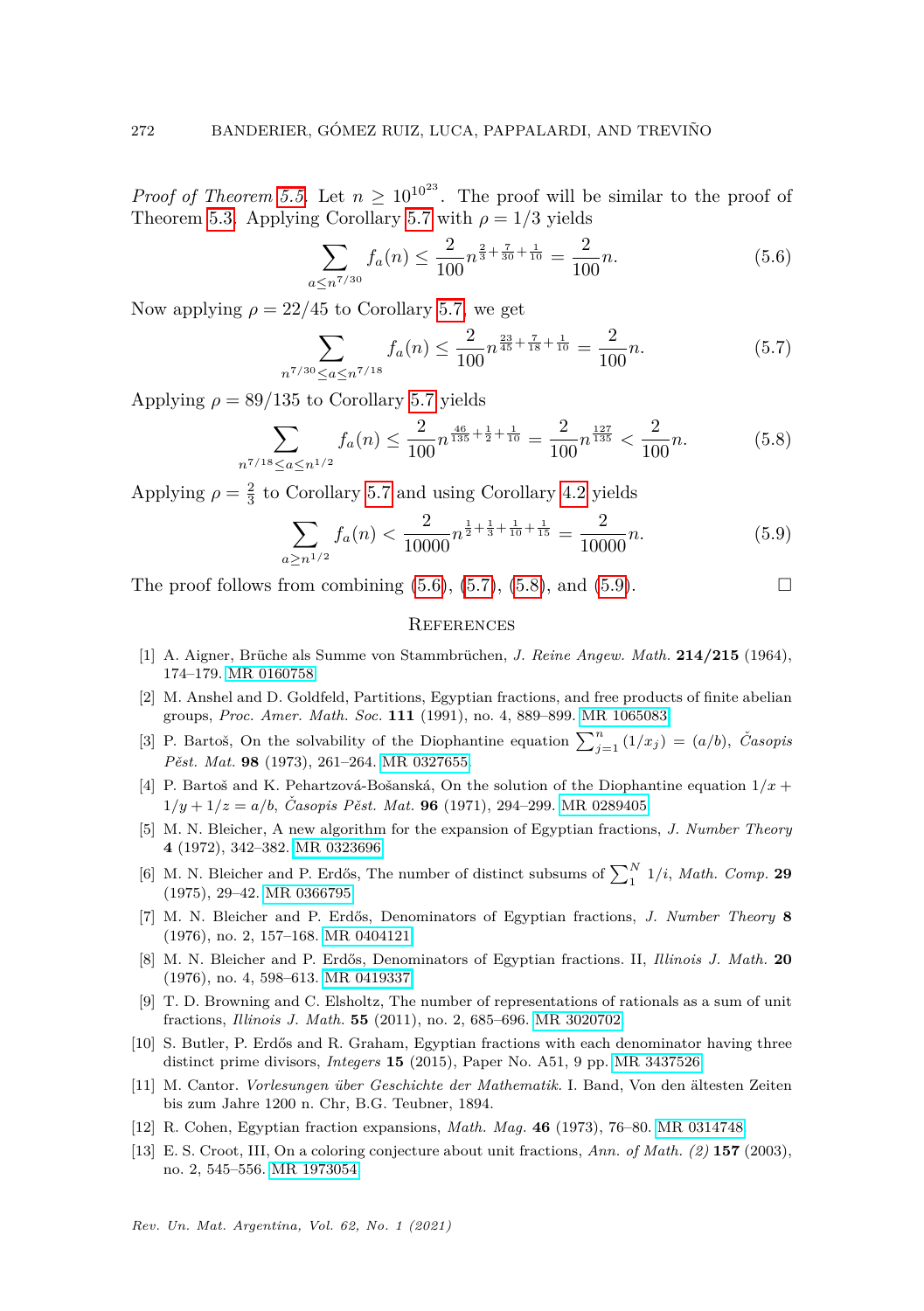- <span id="page-16-16"></span>[14] E. S. Croot, III et al., Binary Egyptian fractions, *J. Number Theory* **84** (2000), no. 1, 63–79. [MR 1782262.](https://mathscinet.ams.org/mathscinet-getitem?mr=1782262)
- <span id="page-16-12"></span>[15] C. Elsholtz and T. Tao, Counting the number of solutions to the Erdős-Straus equation on unit fractions, *J. Aust. Math. Soc.* **94** (2013), no. 1, 50–105. [MR 3101397.](https://mathscinet.ams.org/mathscinet-getitem?mr=3101397) See also the [arXiv](https://arxiv.org/abs/1107.1010) [version,](https://arxiv.org/abs/1107.1010) revised in 2015.
- <span id="page-16-6"></span>[16] P. Erdős and S. Stein, Sums of distinct unit fractions, *Proc. Amer. Math. Soc.* 14 (1963), 126–131. [MR 0142502.](https://mathscinet.ams.org/mathscinet-getitem?mr=0142502) <https://doi.org/10.1090/S0002-9939-1963-0142502-9>.
- <span id="page-16-4"></span>[17] P. Erdős. Egy Kürschák-féle elemi számelméleti tétel általánosítása (Generalization of an elementary number-theoretic theorem of Kürschák) (Hungarian). *Mat. Fiz. Lapok* 39 (1932), 17–24. Available online at Collected Papers of Paul Erdős.
- <span id="page-16-5"></span>[18] P. Erdős. Az  $\frac{1}{x_1} + \frac{1}{x_2} + \cdots + \frac{1}{x_n} = \frac{a}{b}$  egyenlet egész számú megoldásairól (The solution in whole numbers of the equation  $\frac{1}{x_1} + \frac{1}{x_2} + \cdots + \frac{1}{x_n} = \frac{a}{b}$ . *Mat. Lapok* **1** (1950), 192–210. Also cited with the title *On a Diophantine equation*. Available online at [Collected Papers of](https://www.renyi.hu/~p_erdos/1950-02.pdf) Paul Erdős.
- <span id="page-16-10"></span>[19] R. L. Graham, On finite sums of unit fractions, *Proc. London Math. Soc. (3)* **14** (1964), 193–207. [MR 0160757.](https://mathscinet.ams.org/mathscinet-getitem?mr=0160757)
- <span id="page-16-1"></span>[20] R. L. Graham, Paul Erdős and Egyptian fractions, in *Erdös Centennial*, 289–309, Bolyai Soc. Math. Stud., 25, János Bolyai Math. Soc., Budapest, 2013. [MR 3203600.](https://mathscinet.ams.org/mathscinet-getitem?mr=3203600) Available online at [Papers of Ron Graham.](http://www.math.ucsd.edu/~ronspubs/13_03_Egyptian.pdf)
- <span id="page-16-7"></span>[21] R. K. Guy, *Unsolved Problems in Number Theory*, third edition, Problem Books in Mathematics, Springer-Verlag, New York, 2004. [MR 2076335.](https://mathscinet.ams.org/mathscinet-getitem?mr=2076335)
- <span id="page-16-9"></span>[22] E. Gyimesi and G. Nyul, A note on Golomb's method and the continued fraction method for Egyptian fractions, *Ann. Math. Inform.* **42** (2013), 129–134. [MR 3148237.](https://mathscinet.ams.org/mathscinet-getitem?mr=3148237)
- <span id="page-16-8"></span>[23] C. Heuberger, D. Krenn and S. Wagner, Canonical trees, compact prefix-free codes, and sums of unit fractions: a probabilistic analysis, *SIAM J. Discrete Math.* **29** (2015), no. 3, 1600–1653. [MR 3391977.](https://mathscinet.ams.org/mathscinet-getitem?mr=3391977)
- <span id="page-16-14"></span>[24] J.-J. Huang and R. C. Vaughan, Mean value theorems for binary Egyptian fractions II, *Acta Arith.* **155** (2012), no. 3, 287–296. [MR 2983454.](https://mathscinet.ams.org/mathscinet-getitem?mr=2983454)
- <span id="page-16-15"></span>[25] J.-J. Huang and R. C. Vaughan, On the exceptional set for binary Egyptian fractions, *Bull. Lond. Math. Soc.* **45** (2013), no. 4, 861–874. [MR 3081553.](https://mathscinet.ams.org/mathscinet-getitem?mr=3081553)
- <span id="page-16-13"></span>[26] J. Huang and R. C. Vaughan, Mean value theorems for binary Egyptian fractions, *J. Number Theory* **131** (2011), no. 9, 1641–1656. [MR 2802139.](https://mathscinet.ams.org/mathscinet-getitem?mr=2802139)
- <span id="page-16-0"></span>[27] A. Imhausen, *Mathematics in Ancient Egypt*, Princeton University Press, Princeton, NJ, 2016. [MR 3467610.](https://mathscinet.ams.org/mathscinet-getitem?mr=3467610)
- <span id="page-16-11"></span>[28] C. Jia, Mean value from representation of rational number as sum of two Egyptian fractions, *J. Number Theory* **132** (2012), no. 4, 701–713. [MR 2887614.](https://mathscinet.ams.org/mathscinet-getitem?mr=2887614)
- <span id="page-16-3"></span>[29] J. H. Lambert, *Beyträge zum Gebrauche der Mathematik und deren Anwendung, II*, Berlin, 1770. [http://www.kuttaka.org/˜JHL/L1770a.html](http://www.kuttaka.org/~JHL/L1770a.html)
- <span id="page-16-17"></span>[30] F. Luca and F. Pappalardi, On ternary Egyptian fractions with prime denominator, *Res. Number Theory* **5** (2019), no. 4, Paper No. 34, 14 pp. [MR 4030240.](https://mathscinet.ams.org/mathscinet-getitem?mr=4030240)
- <span id="page-16-18"></span>[31] L. J. Mordell, *Diophantine Equations*, Pure and Applied Mathematics, Vol. 30, Academic Press, London, 1969. [MR 0249355.](https://mathscinet.ams.org/mathscinet-getitem?mr=0249355)
- <span id="page-16-19"></span>[32] J.-L. Nicolas and G. Robin, Majorations explicites pour le nombre de diviseurs de *N*, *Canad. Math. Bull.* **26** (1983), no. 4, 485–492. [MR 0716590.](https://mathscinet.ams.org/mathscinet-getitem?mr=0716590)
- <span id="page-16-2"></span>[33] L. Pisano, *Fibonacci's Liber Abaci*, a translation into modern English of Leonardo Pisano's *Book of Calculation*, translated from the Latin and with an introduction, notes and bibliography by L. E. Sigler, Springer-Verlag, New York, 2002. [MR 1923794.](https://mathscinet.ams.org/mathscinet-getitem?mr=1923794)